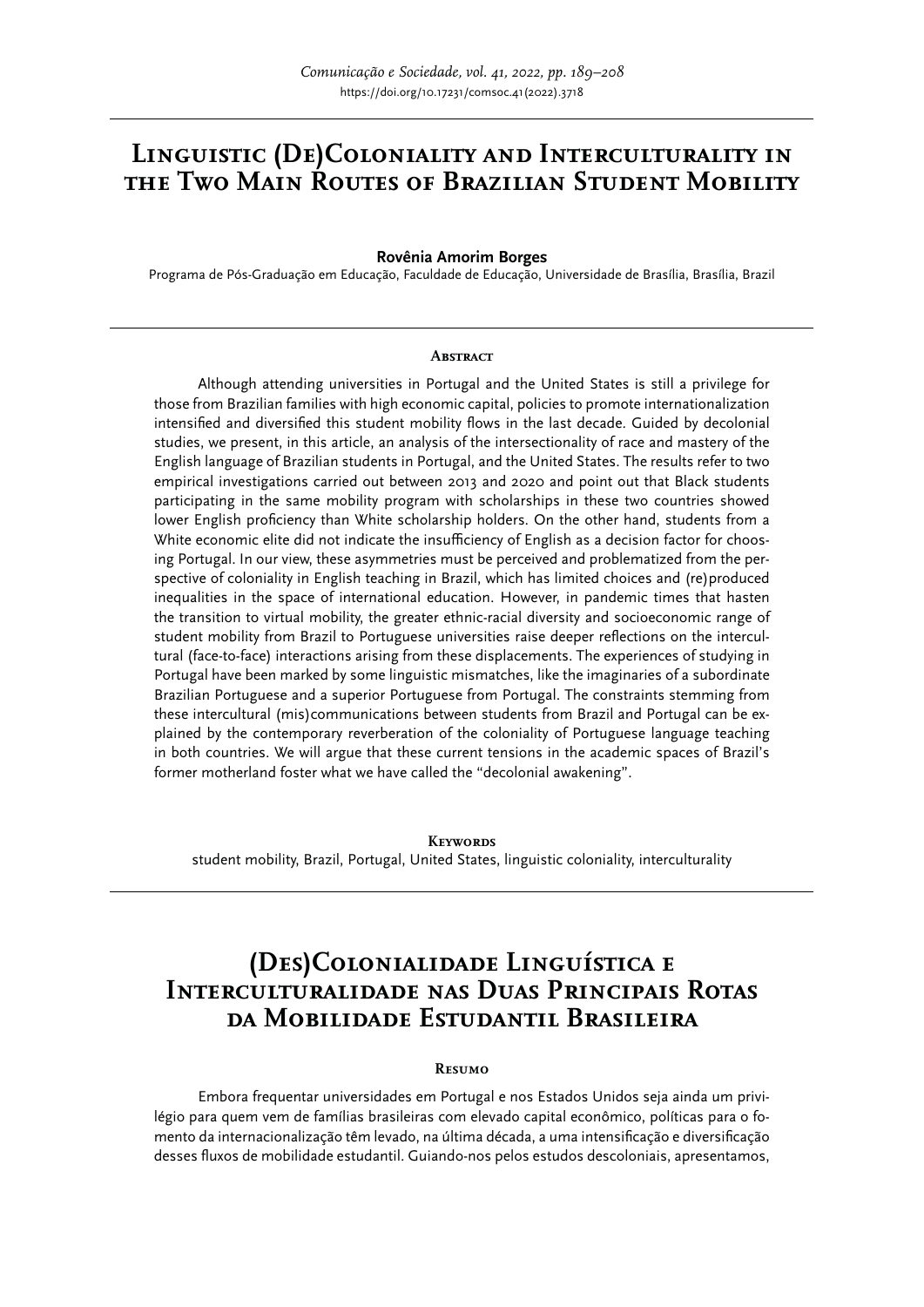neste artigo, uma análise da interseccionalidade de raça e domínio de língua inglesa de estudantes de nacionalidade brasileira em Portugal e nos Estados Unidos. Os resultados referem duas investigações empíricas realizadas entre 2013 e 2020, e apontam que estudantes negras/ os, participantes do mesmo programa de mobilidade com bolsas de estudo nestes dois países, apresentaram menor proficiência em inglês em comparação com bolsistas brancas/os. Em contrapartida, estudantes de uma elite econômica branca não indicaram a insuficiência no domínio de inglês como fator de decisão pela escolha de Portugal. A nosso ver, essas assimetrias devem ser percebidas e problematizadas a partir da colonialidade no ensino de inglês no Brasil que, no espaço de educação internacional, tem limitado escolhas e (re)produzido desigualdades. Todavia, nos tempos pandêmicos que apressam a transição para a mobilidade virtual, a maior diversidade étnico-racial e amplitude socioeconômica da mobilidade estudantil do Brasil para universidades portuguesas suscita outras e mais aprofundadas reflexões sobre as interações interculturais (presenciais) que resultam desses deslocamentos. As experiências de estudar em Portugal têm sido marcadas por alguns desencontros linguísticos, a exemplo dos imaginários de um subalterno português brasileiro e de um superior português de Portugal. Os constrangimentos que resultam dessas (in)comunicações interculturais entre estudantes do Brasil e de Portugal podem ser explicados, pelo menos em parte, pela reverberação, na contemporaneidade, da colonialidade do ensino da língua portuguesa nos dois países. Vamos argumentar que essas tensões, presentes em espaços acadêmicos da antiga metrópole do Brasil, potencializam o que temos designado de "despertar descolonial".

#### **Palavras-chave**

mobilidade estudantil, Brasil, Portugal, Estados Unidos, colonialidade linguística, interculturalidade

#### **1. Introduction**

The desirable advent of the post-pandemic time seems to hasten the trend towards a hybrid model of internationalization (b-learning) with an impulse towards virtual mobility (e-mobility). In the space of higher education increasingly permeated by capitalist logic, this new dynamic has raised multiple questions (De Wit & Altbach, 2021), among which we highlight the subordination of the intercultural dimension in studies on internationalization (Kim, 2009; Knight, 2003). We argue that the experiences of face-to-face mobility, in interactions with students from the host country (and from other nationalities), are often accompanied by disagreements (stereotyped views, racism, and other forms of discrimination). However, these tensions and lack of communication in academic spaces foster what we have called "decolonial awakening": critical thinking (new or expanded) about the manifestations of coloniality of power perceived as latent and intertwined in social dynamics.

Based on this question, this article seeks to contribute to decolonial studies in the sociology of education, with critical reflections on how the coloniality of English language teaching in Brazil has had repercussions on socio-racial inequalities in student mobility in the United States and Portugal. Furthermore, in the specificity of Portuguese higher education, we reflect on the coloniality of the Portuguese language and the silencing of educational policies and practices in Brazil and Portugal that fail to demystify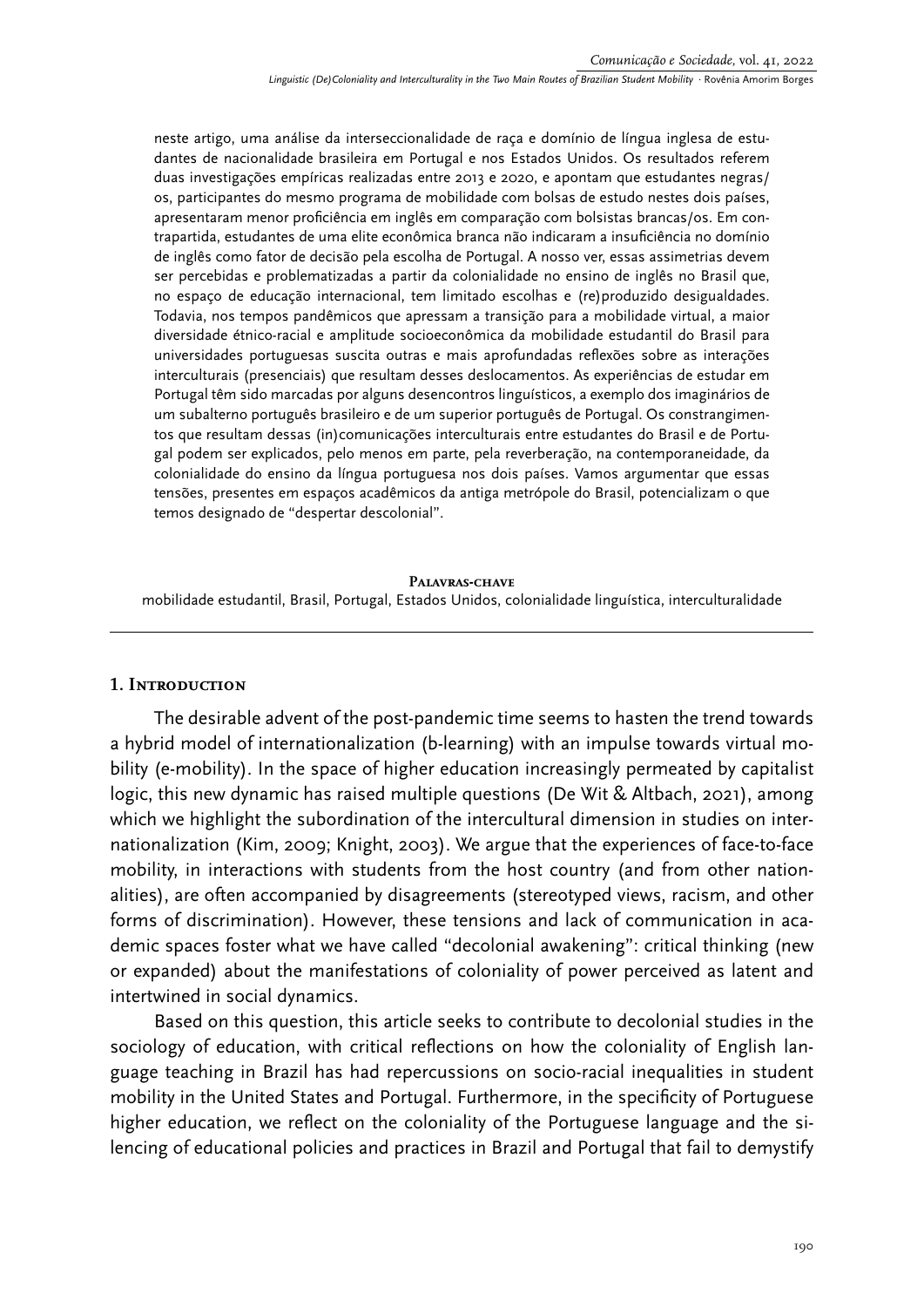the imaginary of a hierarchy between the language varieties, leading to intercultural dialogues between students from these two countries<sup>1</sup>, strained by linguistic constraints.

The results presented and discussed in this article are the unfolding of an investigative path that began in 2013, focusing on the United States (Borges, 2015), the main route of student flows departing from Brazil, and concluded in 2020 in Portugal (Borges, 2021), another important destination<sup>2</sup> country. We based our research on an intersectional methodology that prioritized the combined analysis of the racial identity informed by the students<sup>3</sup> with the proficiency in the English language acquired during the school trajectory. Our interest (and main objective) was to show a more accurate perception of how the spaces of international education in the United States and Portugal are intersected by (im)possible choices and (re)production of overlapping levels of inequalities that "at first sight, are invisible" (Lutz, 2015, p. 39). Social asymmetries (educational and racial) were more or less accentuated depending on the country of destination (the United States or Portugal) and the condition of participation in internationalization (student with a scholarship or paying the fees charged by the institutions).

The double investigative path also led us to perceive different expressions of linguistic coloniality in the dynamics of internationalization that, in the case of the English language, has produced and reinforced socio-racial selectivities and, in the case of the Portuguese language, "linguistic racisms" (Nascimento, 2019). Thus, this article also seeks to contribute to decolonial reflections by pointing out and addressing constraints that have come to light in recent intercultural experiences of Brazilian students in Portugal.

In methodological terms, we used qualitative-quantitative intersectionality (Borges, 2021) to analyze statistical data and reports collected through four surveys by online questionnaires and 12 face-to-face interviews with mobility students in Portugal. The answers obtained followed the ethical procedures in research in social sciences, totaling the voluntary and anonymous participation of 1,845 students4 . The SPSS supported the statistical analysis, and the qualitative analysis technique, of an interpretive and comparative nature, was guided by the decolonial theoretical contribution, focusing on the key concept of "coloniality of power" (Grosfoguel, 2008; Mignolo, 2017; Quijano, 2014).

Bearing in mind that inequalities, coloniality, and linguistic racism are interrelated issues in the investigated student mobility routes and modalities, we present a brief discussion about coloniality in teaching English and Portuguese languages in the first part

<sup>1</sup> Although it is beyond the scope of this article, the *decolonial awakening* at the interface with *linguistic coloniality* should also be investigated of students from former Portuguese colonies in Africa and speakers of Portuguese language variants (Roldão, 2019) all legitimate that should not ranked should also be analyzed. In these cases, the Portuguese language coloniality (of teaching) in the constitution of nation-states in Africa must be problematized as a language of power that shifts from a colonial instrument of domination to a mechanism of anti-colonial emancipation considering the plurilingualism in these territories. As Inocência Mata (2019) points out, "Africans who speak a single language represent a minority in Africa, although this 'advantage' is never taken into account because, in most cases, the second or third language is not a European language" (p. 214).

<sup>2</sup> Investigations were carried out on the academic paths of master's and doctoral degrees, respectively.

<sup>3</sup> In this article, we adopt non-sexist/inclusive language. When it was not possible to avoid binarism, we prioritized the feminine.

<sup>4</sup> Statistical analyzes start from samples with different amounts and correspond to different modalities of internationalization carried out by Brazilian students in the United States and Portugal. The samples and the respective studies are detailed in Tables 1, 2, 3, and 4 to facilitate understanding.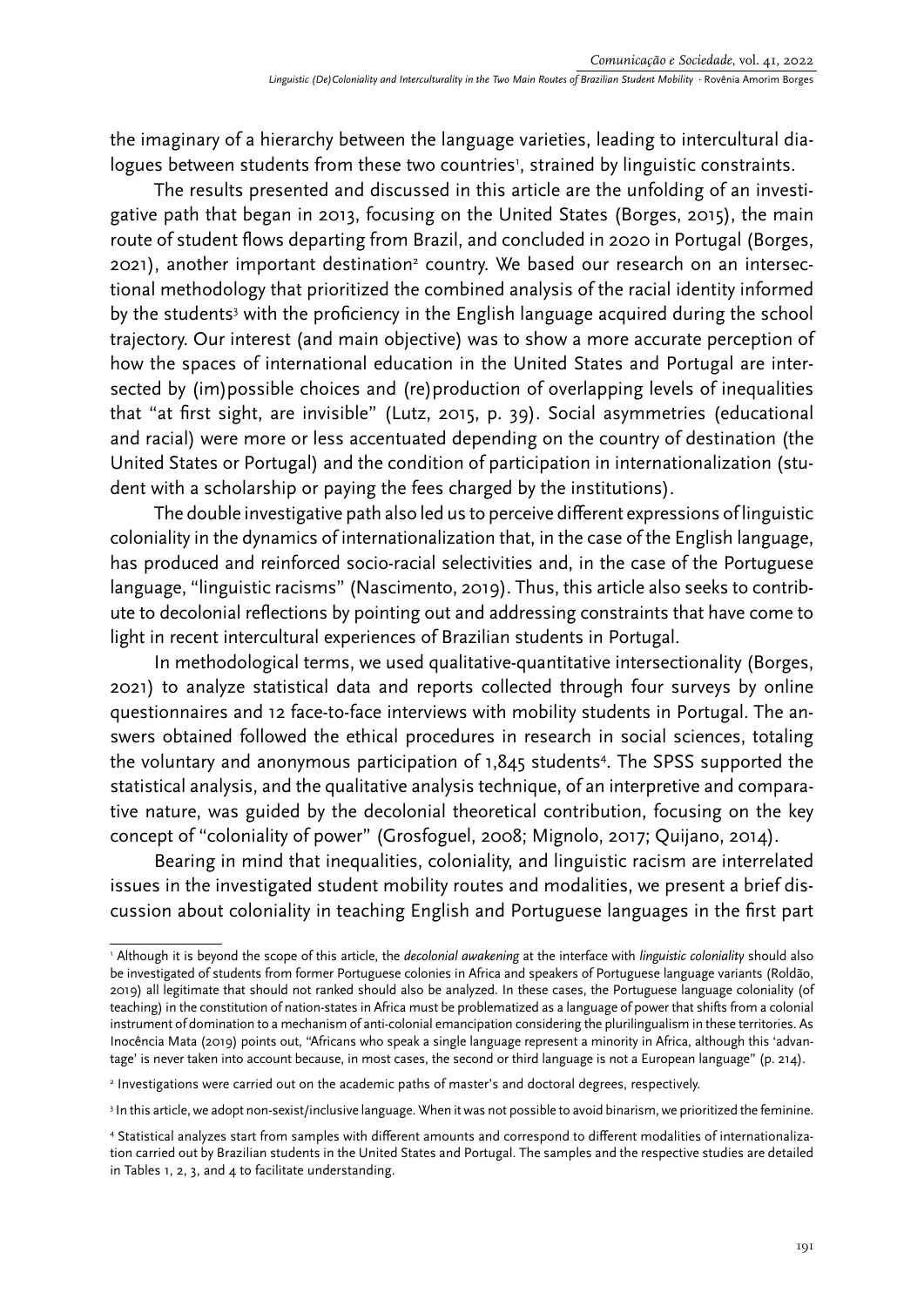of this article. The following section discusses social/racial inequality at the intersection of English language proficiency among Science Without Borders (SWB) students in the United States. In the third part, we argue that "global coloniality" (Grosfoguel, 2008) in the Lusophone-European geopolitical space has contributed to Portugal becoming a destination increasingly sought after by Brazilian students belonging to historically favored social segments.

### **2. Under the Coloniality of the English and Portuguese Languages**

Higher education institutions in the United States and Portugal have received, in the last decade, a growing flow of international students in mobility. In the United States, the most sought-after<sup>s</sup> destination, Brazilian nationality stood out among the 10 with the greatest presence<sup>6</sup>. In turn, among international students in Portugal, the group coming from Brazil stood out for being numerically the most expressive<sup>7</sup> and which, in the 6 years before the pandemic crisis, more than doubled (Direção-Geral de Estatísticas da Educação e Ciência, 2019). Since 2021, the displacement of students from Brazil to Portuguese higher education has been boosted by the reduction of restrictive border measures and the resumption of face-to-face activities (Amorim, 2021).

Bearing in mind that the United States and Portugal are significant poles of attraction for students, we reflected on the influence of knowledge of the English language on these choices and how they are interrelated to different historical processes. On the one hand, it is necessary to consider the construction of the hegemony of the English language based on "the conquests, colonization and commercial impositions of the British Empire, over two centuries" (Forattini, 1997, p. 4) and the military and technological leadership of the United States in the post-World War II (1939–1945). On the other hand, one must consider the strategic neglect of Brazil's English language teaching policy. We refer, in both cases, to the coloniality of power and its effects on (re)producing inequalities in higher education internationalization. However, coloniality is also imbricated in the expansion and differentiation of the Portuguese language, which brings intercultural tensions, as we will see, in student mobility from Brazil to Portugal.

From the outset, the greater Brazilian presence in Portuguese higher education has been explained by the combination of "Brazilian policies to promote international student mobility; the promotion of strategies for attracting foreign students by higher education institutions in Portugal and, above all, sharing the Portuguese language between the two countries" (Iorio & Fonseca, 2018, p. 3). Although the Portuguese language usually has a

<sup>5</sup> For example, of the 3,700,000 students in mobility in 2017, within the Organization for Economic Cooperation and Development countries, 985,000 chose the United States in 2017, 26.6% (Organisation for Economic Cooperation and Development, 2019, p. 234).

<sup>6</sup> In the academic year 2019/2020, 16,671 students from Brazil attended higher education in the United States (Institute of International Education, 2021).

<sup>7</sup> Of the 22,194 internationals in the country in 2017, 35% came from Brazil. Students from Portuguese-speaking African countries, mainly Angola and Cape Verde, also have an important participation in the mobility of entry into Portugal: 31.4% (UNESCO Institute of Statistics, n.d.).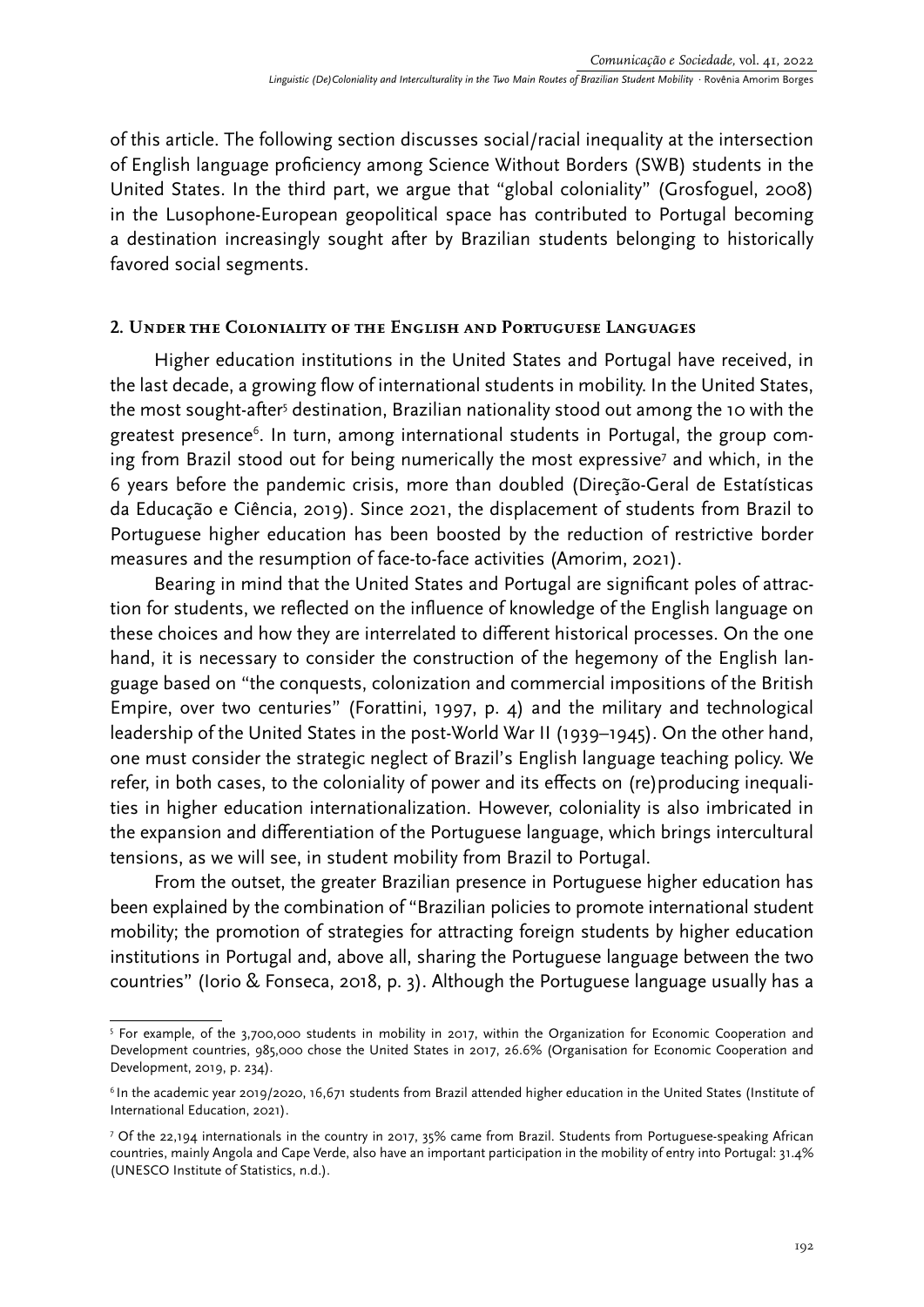considerable weight in the choice of where to study abroad<sup>8</sup>, the decision for Portugal does not necessarily mean a lack of proficiency in the English language. Students mainly from privileged socioeconomic backgrounds claimed to have a good command of the English language and have chosen to attend a higher education course in Portugal, among other aspects, because of the comfort of the Portuguese language (Borges, 2021).

However, this experience of mobility, which, a priori, seems to ensure intercultural tranquillity due to historical-cultural and linguistic approximations, can be surprised by constraints arising from a blurred vision, from common sense, about *different speech* or *speaking wrong* Brazilian. Such existing "Brazilianisms" are considered to some extent in Portugal as adulteration "of a single norm of a vernacular Portuguese" (Venâncio, 2022, p. 29). However, they should be understood as singularities the Portuguese language in Brazil has acquired, compared to a supposed canon since colonialism, from the contact with the linguistic plurality of native peoples and Africans trafficked as enslaved people, until all other sociolinguistic interactions with immigrants from many different countries. It is worth considering that the Portuguese language is dynamic, and its variants, including the Portugal one, are permeable to constant influences. Therefore, these cultural mismatches between Portuguese-speaking students can be interpreted as pulsations of *vivid coloniality* that discriminate and subordinate the variants of those from countries with a colonial legacy.

The considerations presented so far allow us to perceive that the linguistic coloniality that reverberates, in different ways, in the Brazil–United States and Brazil–Portugal student mobility routes demands a critical, broader, and deeper look at the structuring mechanisms of power that (re)produce, in these privileged spaces of education, socioracial inequalities, and discrimination by the language of the other. This section focuses on the intersectionality of race and educational policies in Brazil aimed at acquiring (or not) the English language, which has repercussions on inequalities and limits choices in the Brazil–United States student mobility.

According to Gabriel Nascimento (2019), the Brazilian State has always promoted "excludable language policies when it comes to those who are not White in the country" (p. 15). This abyssal line would have been even more striking in the period of the military dictatorship with the Lei de Diretrizes e Bases da Educação Nacional (Education Law) of 1971, which encouraged the optional offer of teaching foreign languages in public schools when private centers of language expanded across the country. In the author's view, this political action imposed on Black and poor people, who began attending public schools, "precariousness and abandonment" by denying them, due to economic conditions, the learning of English as a foreign language (Nascimento, 2019, p. 16).

Historically in Brazil, from the imperial period, when law and medicine courses were implemented until very recently, the teaching of English was relegated to the level of a secondary subject in the public schools' curricula, used as a mechanism to ensure privileged training paths for young Whites from the country's political-economic elite.

 $8$  Of the sample of 394 students from Brazil in Portugal, 48.6% indicated the Portuguese language as the main decision factor in choosing to study in the country (Borges, 2021).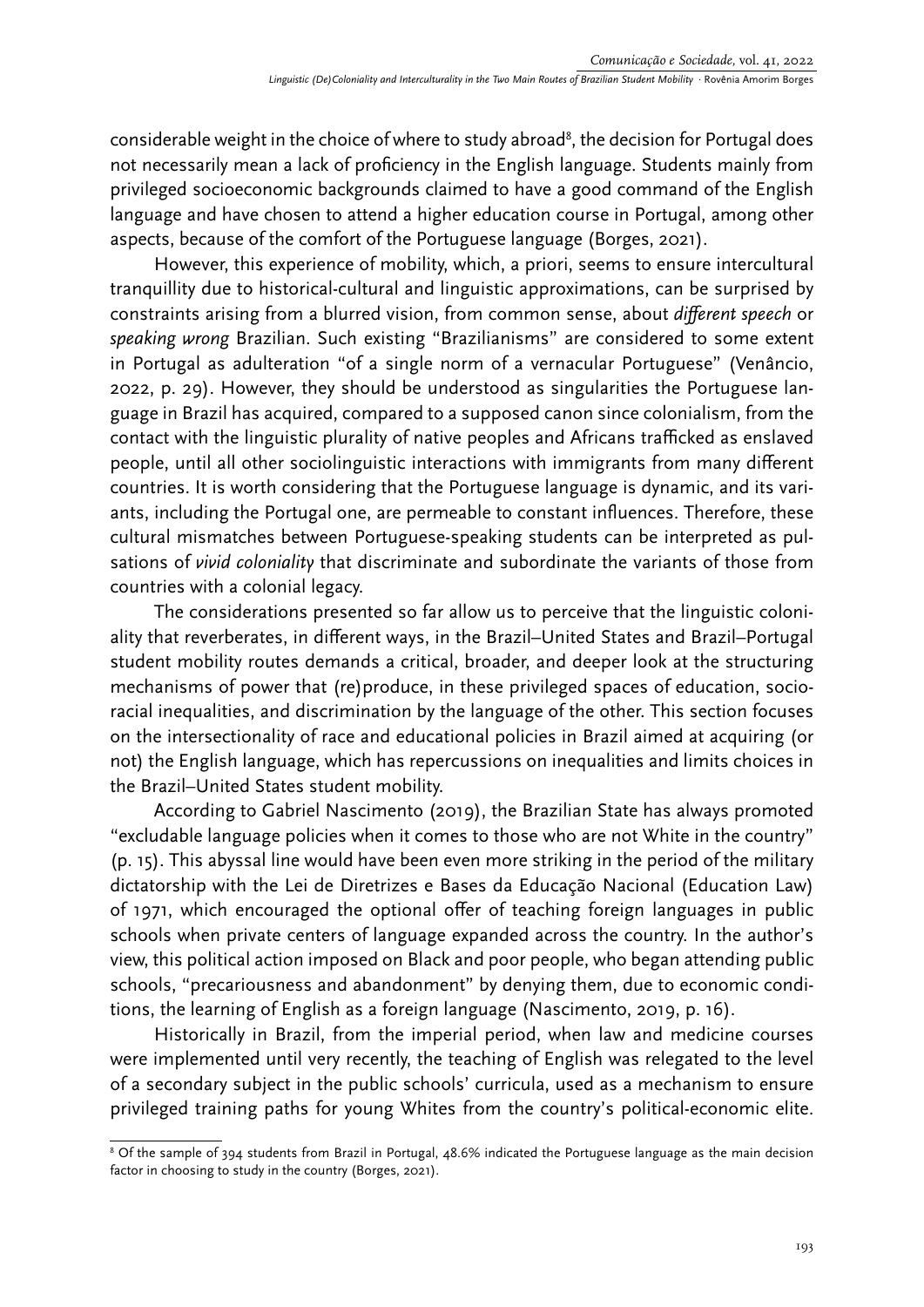Only with the approval of Provisional Measure 746 of 2016<sup>9</sup>, which introduced changes to Law 9.394 (Lei n.º 9.394, 1996; the current Education Law), English became a mandatory subject from the sixth grade onwards. Until then, it was mandatory to offer a foreign language, not necessarily English.

In this problematization, it is worth noting that the Brazilian State, at the height of the 1990s neoliberal policies for education, disregarded orality among the skills/competencies that should be acquired in the guiding documents for foreign language teaching. The understanding was that "only a small portion of the population [had or would have] the opportunity to use foreign languages as an instrument of oral communication, inside or outside the country" (Secretaria de Educação Fundamental, 1998, p. 20). Therefore, a vision of elitist coloniality that, throughout the history of educational policies in Brazil, "reinforced discrimination against the popular classes, who only relied on public schools to learn a second language" (Borges & Afonso, 2018, p. 66).

It was only in the 2000s, in the wake of the educational reforms demanded by the processes of economic globalization, that we observed a shift in the policy of teaching English in Brazil. To analyze this change, one needs to understand how the concept of "coloniality" is associated with the modern and hegemonic languages(s) within the scope of this article, which focuses on the mobility of students leaving Brazil to study in the United States or Portugal, problematized regarding the English and the Portuguese languages. For the Peruvian sociologist Aníbal Quijano (2014), to whom the term is originally credited (Mignolo, 2017, p. 2), "coloniality of power" designates the socially hierarchical relationship based on the European invention of racial classification of human beings.

Thus, the concept translates into "the idea that there is no comprehensive logic of capitalist accumulation that can instrumentalize ethnic-racial divisions prior to forming a colonial, Eurocentric global culture" (Grosfoguel, 2008, p. 134). In another more recent text, Grosfoguel (2016a) states that it is the relations of racism, and not economic relations, that are the "structuring logic of all social structures and relations of domination in modernity" (p. 158). From this perspective, Nascimento (2019) considers that "language is a position in this structure" (p. 19). Therefore, racism would bring, in definition, the scope of plurality (Grosfoguel, 2016b; Grosfoguel et al., 2015). In other words, depending on the different colonial histories, the superiority/inferiority hierarchy that characterizes the coloniality of power is constructed through different racial markers, such as skin color, ethnicity, *language*, culture, and religion.

Although in Brazil, the Portuguese language, imposed as a *national language* by the Portuguese State in 1757<sup>10</sup>, brings with it the legacy of colonial violence regarding the subordination and extermination of indigenous and African languages, *the coloniality* that we mobilize in this text is that of *language racism* towards *Brazilian Portuguese* felt or witnessed by students in Portugal. It must be borne in mind that the Brazilian language, in its idiosyncrasies, has much more than regional accents and its own words, but also

<sup>9</sup> Converted into Law 13.415 (Lei n.º 13.415, 2017). On the mandatory provision of the English language, see Article 35-A, § 4.

<sup>10</sup> The document *Diretório dos Índios* (Directory of Indians; 1758) determines the replacement of the general language (the language of *Tupinambá* origin used by the Portuguese to dialogue with the native peoples of Brazil) with the Portuguese language.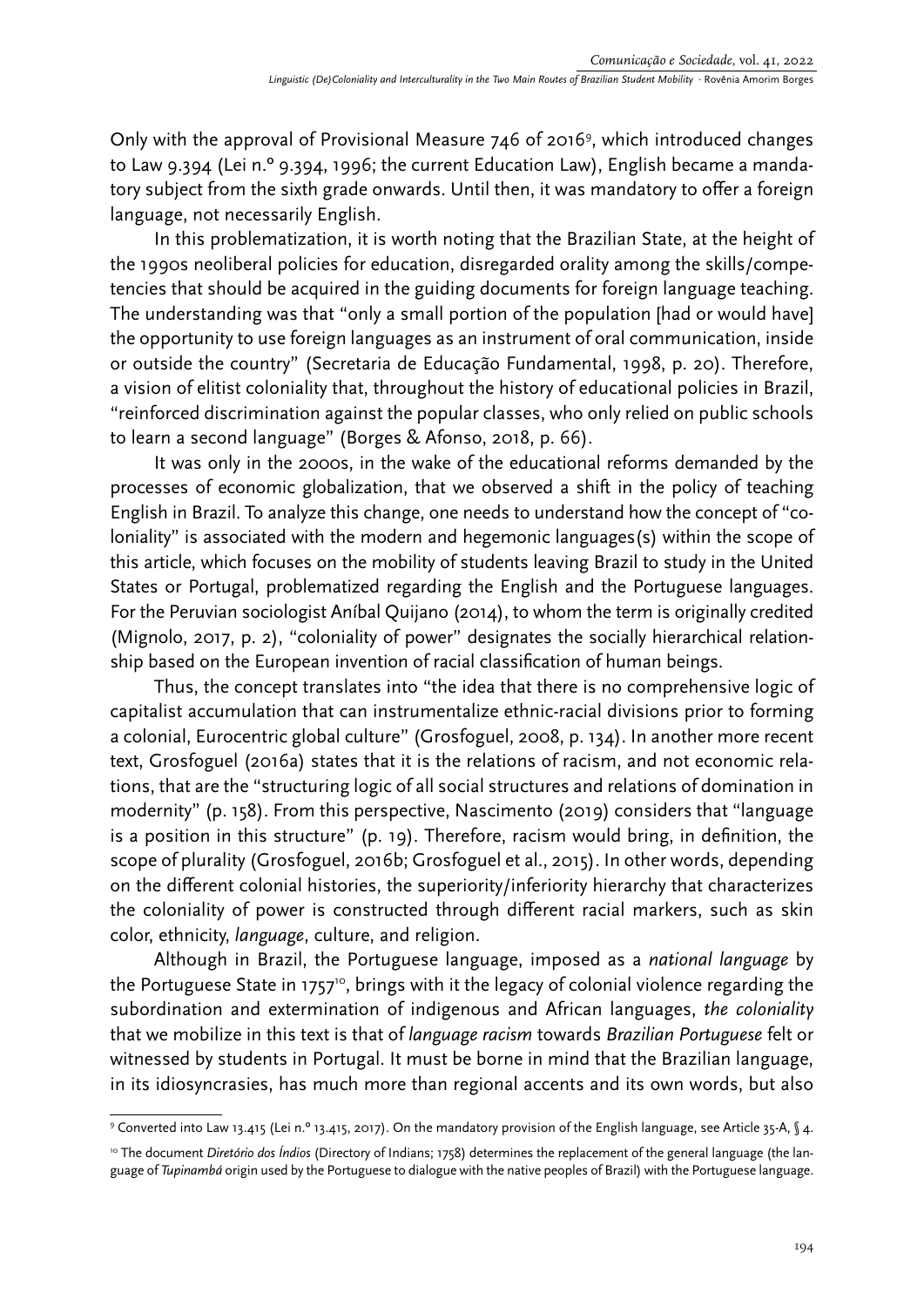the soul, memory, and linguistic resistance of indigenous and African people. In the classic book *Línguas Brasileiras* (Brazilian Languages), Aryon Dall'Igna Rodrigues (1986) draws attention to the incorporation of words of *Tupinambá* origin into the Portuguese language, mainly in the nomenclature of fauna and flora, due to the "prolonged coexistence" in the 2 first centuries of colonization (p. 21).

It is worth remembering here the neologism "pretuguês" created by Lélia Gonzalez (2020), "which is nothing more than a mark of the Africanization of Portuguese spoken in Brazil" (p. 128). With this, the anthropologist and precursor of the Black and feminist movement in Brazil questions the criticism of the "wrong Portuguese" in Brazil, especially that spoken by the poorest people with less education. She explains that

> the tonal and rhythmic character of African languages brought to the New World, and the absence of certain consonants (the L or the R, for example), point to a little-explored aspect of the black influence in the historical-cultural formation of the continent as a whole. (Gonzalez, 2020, p. 128)

According to Gonzalez, "pretuguês" is Brazilian Portuguese, which, as we have seen, is involved in a historical process rooted in colonial power structures.

However, since the early 2000s, this "process of silencing the *pretuguês*" (Melo & Mira, 2021, p. 1401) has been broken with advances in Brazilian educational policy, such as the mandatory teaching of history and culture of Afro-Brazilian and indigenous people in schools (Lei n.º 11.645, 2008). Thus, teachers incipiently and growingly adhere to anti-racist pedagogical practices aligned, above all, with decolonial perspectives. Within this vision, the teaching of Portuguese, as a mother tongue, must be oriented towards overcoming the ideological-political apparatus still "conditioned by a policy of linguistic colonization and, therefore, by process of racialization" (Melo & Mira, 2021, p. 1397). This mechanism of colonial violence, according to the authors, acted both to "crystallize" the "fiction of a linguistic homogeneity" and to "stigmatize" the linguistic variations of racialized people, subordinating or making their identities, cultures, beliefs, and epistemologies invisible (Melo & Mira, 2021, p. 1397).

It is in this sense that Walter Mignolo (2003) states that languages "are also the place where knowledge is inscribed" (pp. 632–633). As discussed, Brazilian indigenous languages are very different from each other and present "a unique system of human expression, in which the effects of a life experience and intelligent analysis of the world accumulated through the countless generations of a people crystallized" (Rodrigues, 1986, p. 27). This reading of Rodrigues (1986), which approaches a critical decolonial perspective, is important because it not only informs us those Brazilian languages are very different from Portuguese but that they also translate "multiple views of the world of Brazilian indigenous peoples [developed] with complete historical independence regarding Asian and European cultural traditions that characterize Western civilization" (p. 27).

In today's Portugal, which, to some extent, has sought to decolonize from the epic of *discoveries and conquests*, it is important to listen to these Brazilian student voices because they denounce, among other, the reverberation of the Brazilian Portuguese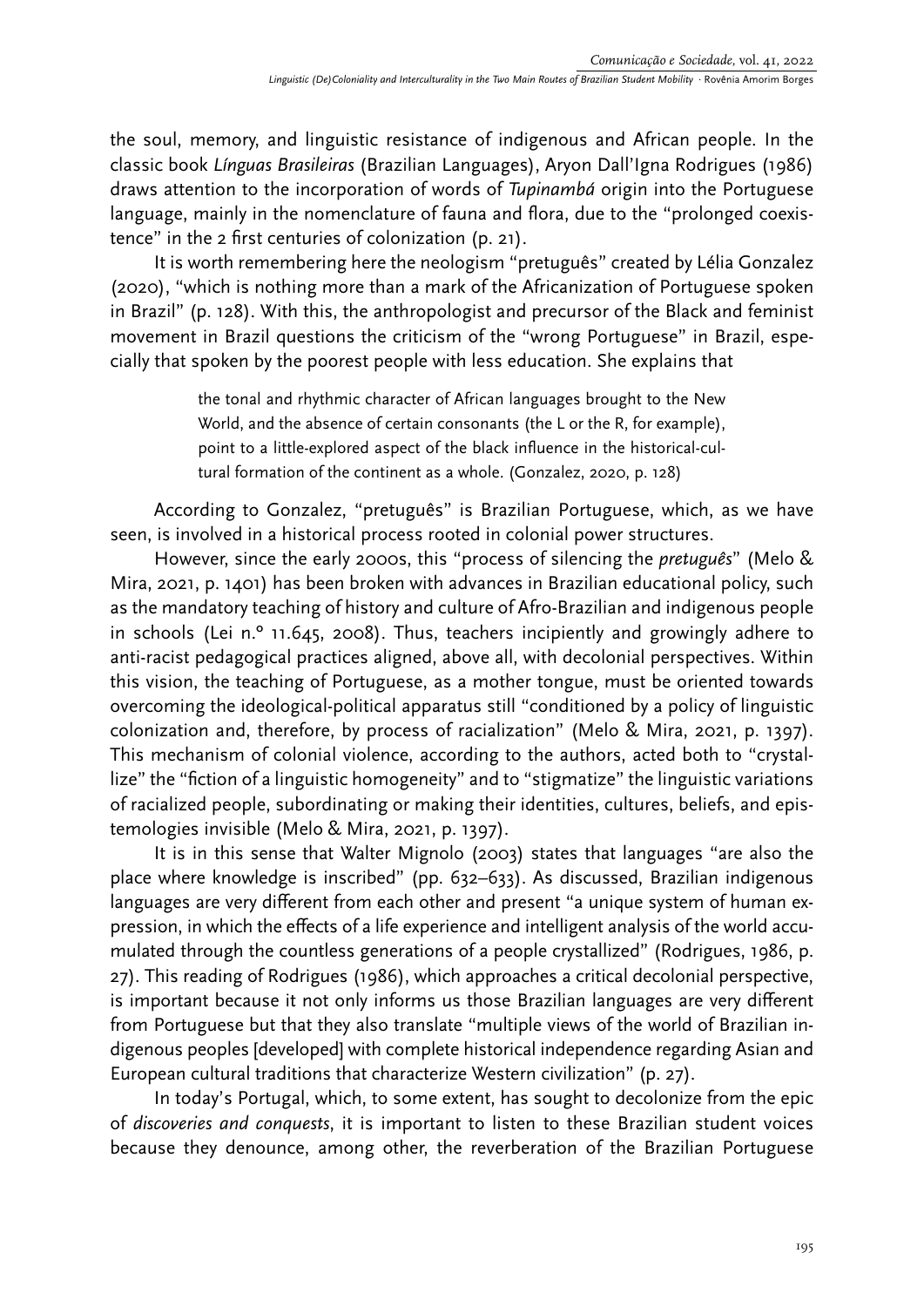language coloniality, which has been considered a "Portuguese subaltern" (Borges & Afonso, 2018). As we see it, these criticisms emerging during the mobility experience, in cultural (mis)encounters with Portuguese speakers (here we are also thinking of students leaving African countries affected by Portuguese colonialism), flag a decolonial awakening. Such is the case in the following excerpt from the testimony of a Brazilian student who declared herself to be White and who attended the Education course at the University of Minho in the academic year 2019/2020:

> I think there is a lot of historical prejudice. Our Portuguese mixed with many other things, and it has, of course, many differences compared to the Portuguese here. While they have European Portuguese as a nicer, more formal thing. It is the Portuguese of the colonizer, that European figure. (as cited in Borges, 2021, p. 23)

It is necessary to reflect on the origin and reason for this common sense in Portugal that Brazilians speak *Brazilian*. At first glance, this distinction seems to reinforce a linguistic hierarchy of subordination of the language spoken and written by Brazilians, which could be interpreted as *linguistic racism*. As we have discussed, knowing the Brazilian Portuguese language means being aware of the linguistic plurality of Brazil and the *linguistic coloniality* of (European) Portuguese that led to an imperial "linguicide" (Nascimento, 2019, p. 39), that is, to the extermination of native languages<sup>11</sup> and those of African peoples trafficked in the following centuries to colonial Brazil.

In decolonial critical thinking, the Brazilian subaltern is perceived much more than a colonial legacy of the language of Camões because it aggregates the linguistic contributions of different peoples, including other Europeans, Asians, and Arabs. Thus, even though Portuguese in Brazil contains "a European memory", it "has been historicized differently due to the contact with different languages and due to the historical-social formation itself and subsequent political transformation of the colony into an independent nation" (Mariani, 2004, p. 22). Brazilian Portuguese is a plural language impregnated with memories of linguistic resistance. Indeed, to know its history is to walk through the decoloniality of the Portuguese language.

As we know, linguistic coloniality in Brazil did not end with the end of colonialism. In contemporary times, it persists, for example, in the absence of decolonial policies aimed at informing and valuing the linguistic plurality of the country. To a large extent, at the institutional level and interactions of daily life, one can see the spread of an image of Brazil as a nation where only Portuguese<sup>12</sup> is spoken. By producing linguistic hierarchies and erasures, the coloniality of the Portuguese language in Brazil also leads to linguistic racism beyond national borders. Thus, the prejudices that Brazilian students in Portugal sometimes suffer or witness in academic spaces (and not only) "may still be remnants

<sup>11</sup> It is currently estimated that between 150 and 180 indigenous languages are spoken in Brazil. When the Portuguese settlers arrived, 5 centuries ago, there were estimated to be something close to 1,200 indigenous languages (Museu do Índio, n.d.).

<sup>&</sup>lt;sup>12</sup> The Portuguese language was officially recognized by the Brazilian State in the 1988 Constitution. On that occasion, there was a debate as to whether the official language should comply with the nomenclature of Portuguese or Brazilian language (Universidade Estadual de Campinas, n.d.).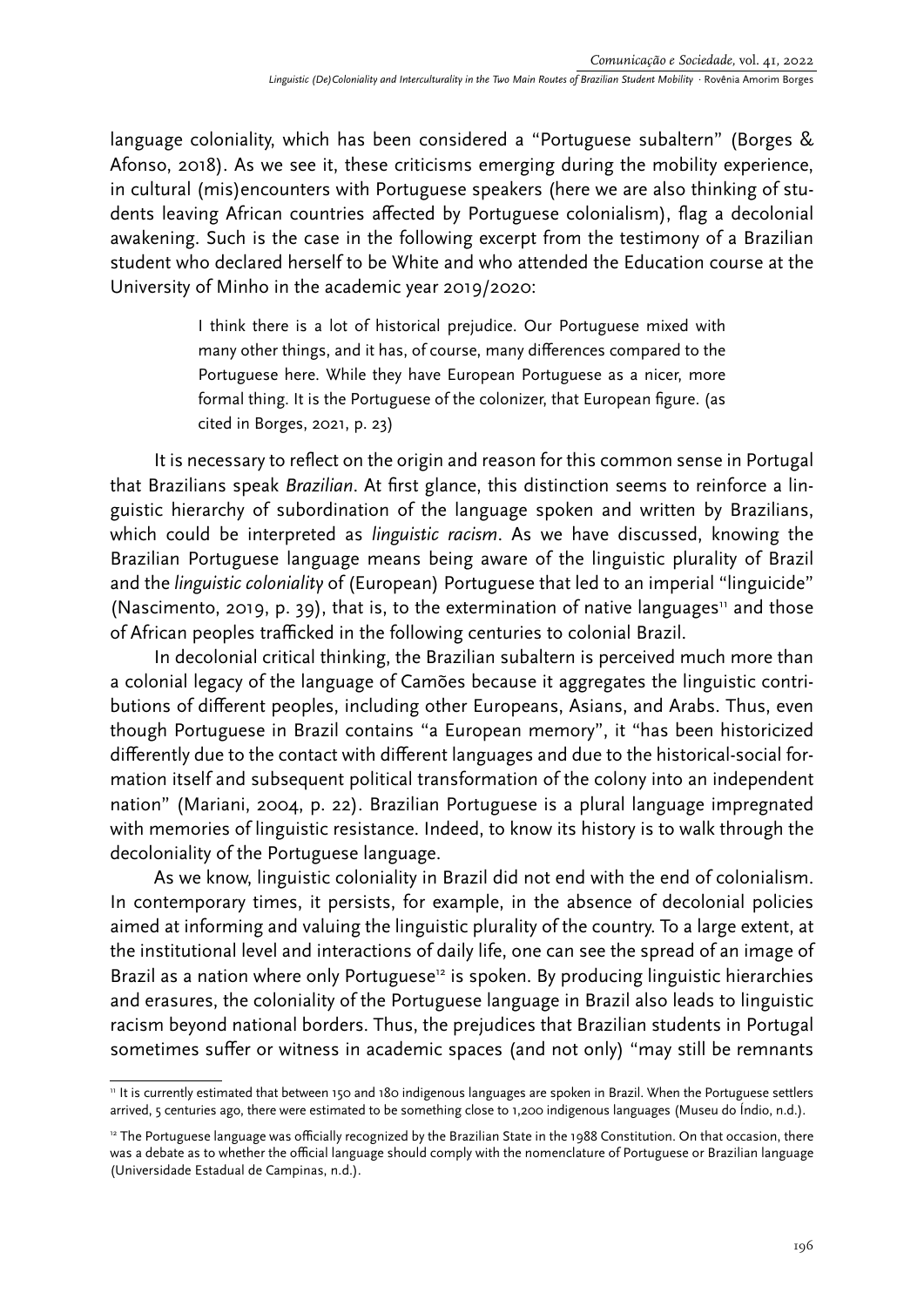of the past", says anthropologist Patrícia Ferraz de Matos, in a report by Mariana Durães (2021) published in the *Público* newspaper, in the edition of May 5, 2021. According to the researcher, linguistic racism is expressed, for example, in the belief that the influences received by (subaltern) Portuguese in Brazil made it "less pure than European Portuguese, which is sometimes associated with its own identity, associated with the country's antiquity in Europe" (Durães, 2021, para. 20).

The "purity" of the so-called European Portuguese is also a myth, the result of a "primary, irrational anti-Brazilianism" that has been fought by a linguistic approach that "faces" the influence of Brazilian Portuguese "with no moods, as a natural phenomenon" (Venâncio, 2022, pp. 13, 15). Carlos Fino (2019) wrote a thesis on the roots of Portugal– Brazil estrangement and (mis)communication. He argues that the intensification of flows of people and business between the two countries in recent decades may have contributed to a mutual overcoming of intercultural linguistic barriers. However, "the core of the Brazilian imaginary about Portugal and the Portuguese imaginary about Brazil does not seem to have undergone substantial changes". That usually translates into "criticism, contempt, disdain, ignorance, oblivion" (Fino, 2019, p. 50) on both sides of the Atlantic.

These linguistic constraints experienced in contexts of student mobility in Portugal enhance, among other aspects, what we have called "decolonial critical awakening" (Borges, 2021). An awakening, in general, that is partial and gradually growing as the readings and academic experiences, added to life stories and family memories, allow a broader and deeper critical look at "the historical continuities of coloniality in the contemporary education" (Roldão, 2019, p. 163). In general, according to Roldão (2019), this coloniality in Portugal is imbricated in a policy of linguistic assimilation that has prioritized programs to reinforce *European Portuguese* for immigrants and students arriving from former African colonies, thus hindering the "recognition of other Portuguese standards" (p. 175). A critical look to which we can add the importance of decolonial pedagogical projects in Brazil and Portugal, oriented towards the appreciation of the varieties of the Portuguese language and the fight against linguistic racism.

On the other hand, considering the global panorama of knowledge-based economies, linguistic coloniality must be analyzed as establishing a matrix of power that contemplates the capitalist logic. In this light, the process of linguistic coloniality presents hierarchies on the world map of the internationalization of higher education, with the English language acting as a vehicle for the dissemination of excellent scientific production and contributing to strengthening the United States and other countries. English speakers as the "global centers of intellectual influence" (Larson, 2018, p. 521). That is where, as international statistics show, the flows of Brazilian student mobility have followed, which is now seen as a potential and profitable niche market (Spears, 2014).

Nevertheless, how can it be explored if there is a gap in the mastery of the English language in Brazil? The coloniality engendered in the Brazilian educational agenda, which historically postponed, as we have seen, the teaching of English to the poor and Black student population, reveals its side effects and paradoxes in the capitalist dynamics of internationalization (Borges & Garcia-Filice, 2016). In the next section, the analysis of data from participants in the SWB in the United States, a mobility program recognized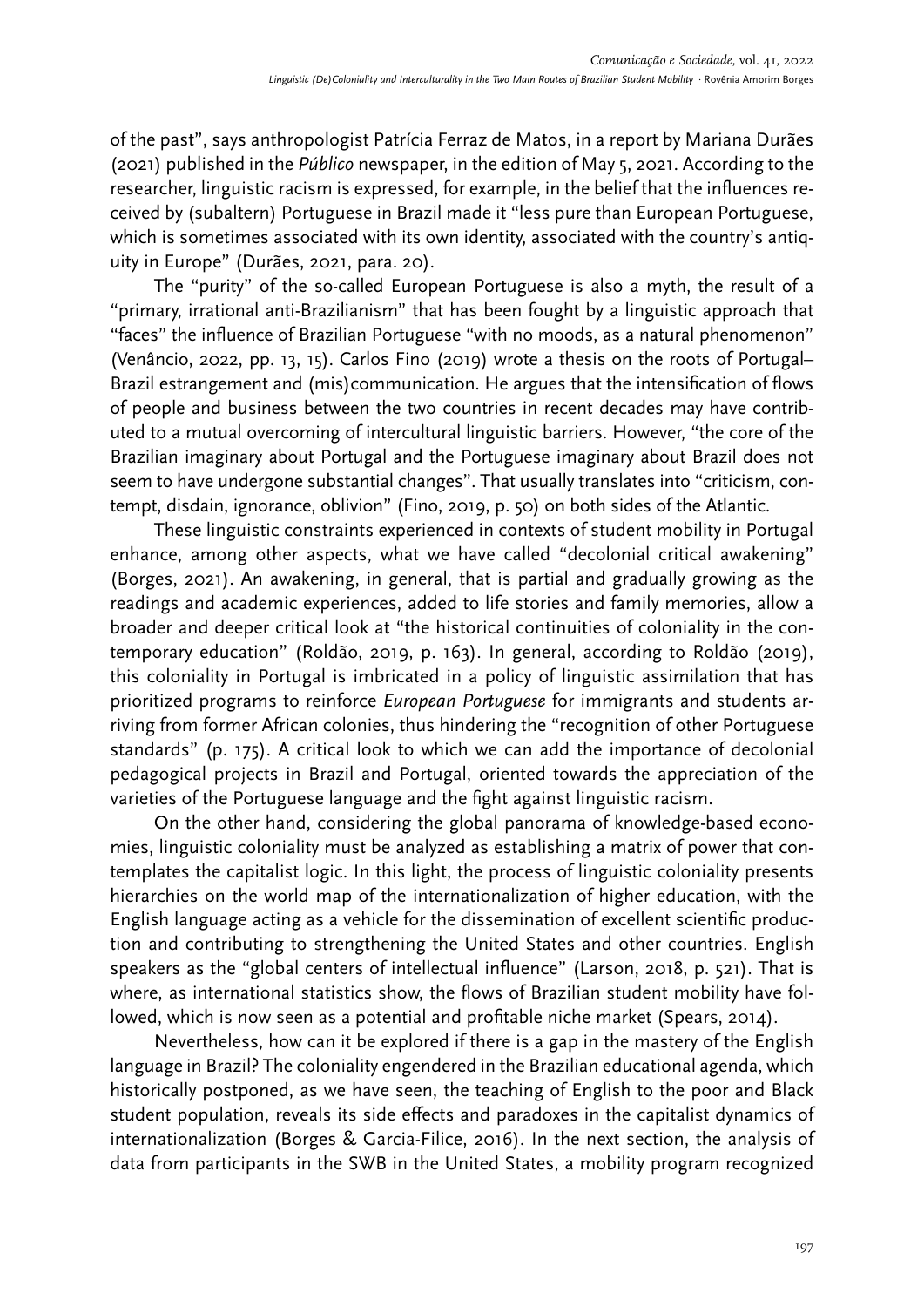as the Brazilian State's largest investment in the policy for higher education internationalization, demonstrates the inequalities in the intersectionality of race and proficiency in the English language.

## **3. Studying in the United States: The (Im)Possible Choices**

The SWB program, launched in 2011, within the political-ideological spectrum of a new economic and social developmentalism of the Brazilian State, translated the euphoria of the ruling elites into the aspiration to see the country inserted, actively and competitively, in the global economy of knowledge panorama. In this context, the English language leaves the position of complementary discipline to join the most prestigious curricula. However, despite the efforts and interests in the sphere of government policies, there was neither time nor breath in the public budget to overcome the historical negligence in the teaching of English in Brazilian public schools.

From the start, the SWB faced the lack and urgency of policies aimed at increasing proficiency, especially in speaking and writing skills, of students applying for internationalization. In order to meet the audacious goal of sending 100,000 scholars abroad in 4 years, the government needed to increase the financial contribution to pay for classes in English (or another foreign language) in the host country for scholars who had insufficient command of the language. From a sample out of the 1,283 this program scholarship holders<sup>13</sup> who completed part of their undergraduate studies in United States institutions between 2012 and 2015, 40.8% declared that they had taken an English course for up to 16 weeks abroad to "improve language proficiency" (Borges, 2018, p. 134).

This study showed that English language proficiency was closely associated with racial self-identification. As detailed in Table 1, the conversation was the least dominant among the language skills analyzed<sup>14</sup>, especially among poorer Black students who attended public schools.

| <b>ENGLISH LANGUAGE ABILITY</b> | <b>RACIAL CATEGORY MEAN</b> | <b>STATISTICAL SIGNIFICANCE</b><br>$(p \le 0.05)$ |
|---------------------------------|-----------------------------|---------------------------------------------------|
| Reading                         | White = $4.58$              | $(p = 0.000)$                                     |
|                                 | $Black = 4.10$              |                                                   |
| Writing                         | White = $4.03$              | $(p = 0.000)$                                     |
|                                 | Black = $3.48$              |                                                   |
| Conversation                    | White = $3.67$              | $(p = 0.000)$                                     |
|                                 | Black = $3.16$              |                                                   |

**Table 1** *English language skills of Science Without Borders scholarship holders in the United States*

*Source.* Borges, 2015

<sup>&</sup>lt;sup>13</sup> The sample stems from the feedback to a virtual research survey (Borges, 2015) sent via email linked to the profile of each fellow, information publicly accessible on the internet through the platform of the Science Without Borders – Scholars Around the World Program.

<sup>14</sup> Responses to an online survey question, using a six-point interval scale, where the student was told to tick between 1 (*lowest mastery*) and 6 (*highest mastery*) for English language skills. The average thus points to the central tendency of the scholarship holders' scores on that scale. Statistical significance from comparing the difference in means (*Student t-test*, with *p*-value less than or equal to 0.05) was calculated with the support of the IBM SPSS Statistics 18 software (Borges, 2015). In Tables 2, 3, and 4, obtained in a later investigation, version 25 was used (Borges, 2021).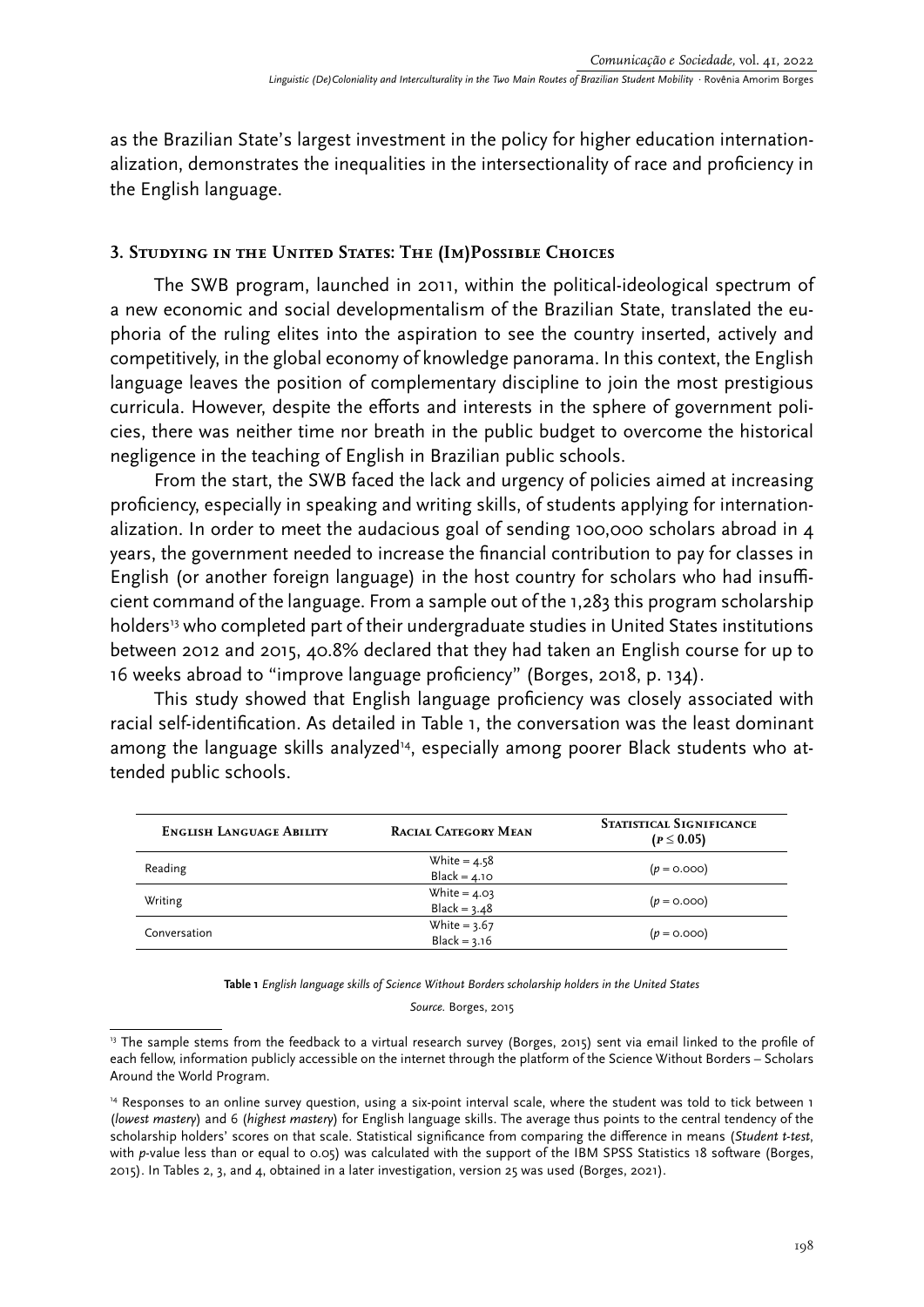In addition to racial identity, students' knowledge of the English language was intersectionally analyzed with other variables, such as income and family education, school trajectory, and ways of acquiring the language (Borges, 2015), revealing that greater or lesser proficiency is linked to other factors that interfere in mobility choices. Therefore, the coloniality that intertwines race and class/income in Brazil must be considered by public policies for granting scholarships abroad, correcting historical injustices, and contributing to disrupt the mechanisms of (re)production of inequalities.

More recent research (Borges, 2021), referring to a sample of 263 SWB scholarship holders who completed mobility in the so-called "world-class universities"<sup>15</sup>, indicates a considerably higher level of proficiency in English, as we observed when comparing the data in Table 1 with those in Table 2.

| <b>ENGLISH LANGUAGE ABILITY</b> | <b>RACIAL CATEGORY MEAN</b>      | <b>STATISTICAL SIGNIFICANCE</b><br>$(p \le 0.05)$ |
|---------------------------------|----------------------------------|---------------------------------------------------|
| Reading                         | White = $5.83$<br>Black = $5.75$ | $(p = 0.200)$                                     |
| Writing                         | White = $5.34$<br>$Black = 5.19$ | $(p = 0.189)$                                     |
| Conversation                    | White = $5.33$<br>Black = $5.16$ | $(p = 0.146)$                                     |

**Table 2** *English language skills of Science Without Borders scholarship holders in world-class universities Source.* Borges, 2021

As can also be seen from the reading of the two tables, who self-referenced as White indicated greater mastery of the language, denouncing, along with other studies and statistics, how many educational inequalities in Brazilian society are connected to the historical process of coloniality of power, that is, of racial hierarchy and social exclusion of the Black<sup>16</sup> population. This critical look at student mobility from Brazil to the United States within the scope of SWB impelled us to investigate student mobility to Portugal, having an initial interest to understand the interrelation of the absence of the language barrier to a possible greater presence of students coming from disadvantaged social contexts.

## **4. Studying in Portugal: Linguistic Privilege and Racism**

Although internationalization has become "a distinct and exclusive attribute of elite education in Brazil" (Windle & Nogueira, 2015, p. 178), it is necessary to investigate whether the new opportunities for student mobility in Portugal, following the end of the

<sup>&</sup>lt;sup>15</sup> This sample consisted of fellows who completed mobility in 24 universities in Australia, Canada, South Korea, the United States, Hong Kong, and the United Kingdom. The selection criterion was based on research universities listed among the 30 best ranked in two prestigious international rankings taken as a reference within the scope of the Science without Borders Program in 2011: the QS World University Rankings and THE World University Rankings.

<sup>&</sup>lt;sup>16</sup> Although *Black* is not a category of color/race classification officially adopted in Brazil, it is usually used in statistics from official bodies and surveys to group people who declared themselves Black and Brown.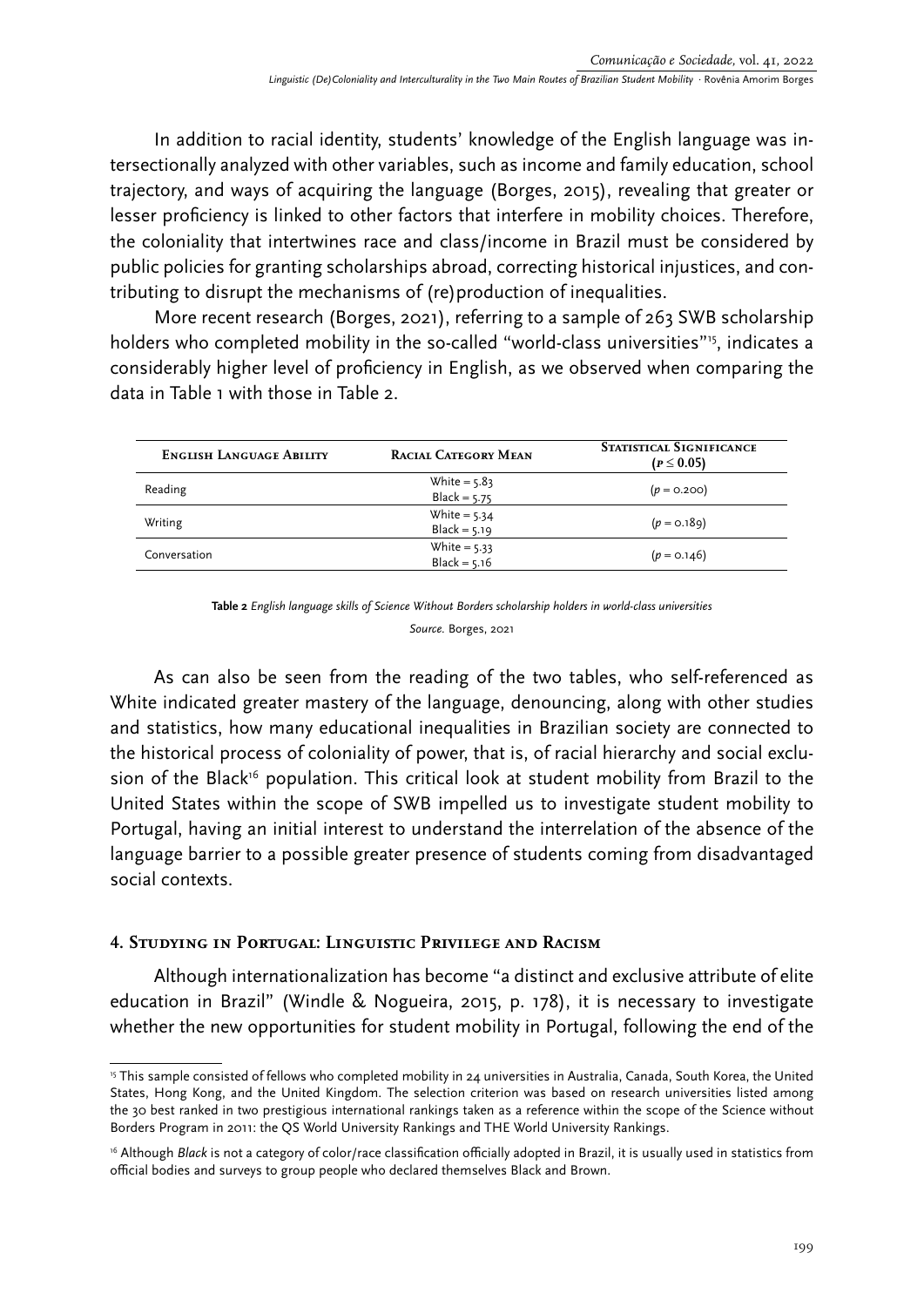SWB program, are not reinforcing the historical<sup>17</sup> trend of race and class privilege in the Lusophone-European space of international education. Considering that Portugal stands out among the main destinations for Brazilian students, we cannot fail to consider to what extent the coloniality in teaching the English language in Brazil is interposed as a linguistic border for English-speaking countries. Consequently, we indirectly ask whether Portugal does not represent the possible choice for a specific profile of students who do not master English or any other foreign language.

Table 3 brings together the averages in English language skills of 205 scholarship holders of the SWB program in Portugal.

| <b>ENGLISH LANGUAGE ABILITY</b> | <b>RACIAL CATEGORY MEAN</b>      | <b>STATISTICAL SIGNIFICANCE</b><br>$(P \le 0.05)$ |
|---------------------------------|----------------------------------|---------------------------------------------------|
| Reading                         | White = $4.73$<br>Black = $4.35$ | $(p = 0.013)$                                     |
| Writing                         | White $= 3.70$<br>Black = $3.14$ | $(p = 0.002)$                                     |
| Conversation                    | White = $3.75$<br>Black = $3.26$ | $(p = 0.010)$                                     |

| Table 3 English language skills of of Science Without Borders scholars in Portugal |
|------------------------------------------------------------------------------------|
| Source. Borges, 2021                                                               |

When comparatively analyzing them with the data in Table 2, related to students who completed mobility in "world-class universities", we noticed they had a lower command of the language. However, it should be noted that the English proficiency of this group of fellows in Portugal was quite like that of program participants who attended universities in the United States (Table 1).

There are political-administrative explanations within the scope of the SWB to understand the reason why students with relatively little knowledge of the English language were selected for mobility to the United States. As the command of English proved to be a problem for the program to reach the goal of funding 100,000 students abroad, the Brazilian government decided to accelerate actions to expand the offer of English language teaching in public universities while setting less stringent selection criteria in terms of English proficiency. Added to these measures is the possibility of attending English classes abroad. In short, all this alignment in the program has opened opportunities for students from historically disadvantaged backgrounds to study in the United States.

It is worth remembering that, given the strong demand for Portugal in the first public calls, placing the country even ahead of the United States among the most chosen destinations, the Brazilian government banned sending scholarship holders to Portuguese universities. In a controversial decision, 10,336 students previously sent to Portugal were

<sup>&</sup>lt;sup>17</sup> Between 1700 and 1771, the increased mobility flow to the University of Coimbra ranked Brazilian students "in the top positions of the hierarchy of the places that had the most graduates among their natives" (Fonseca, 1999, p. 527). They were sons (men) of the landowning elite, formed by sugar mills and coffee plantations owners.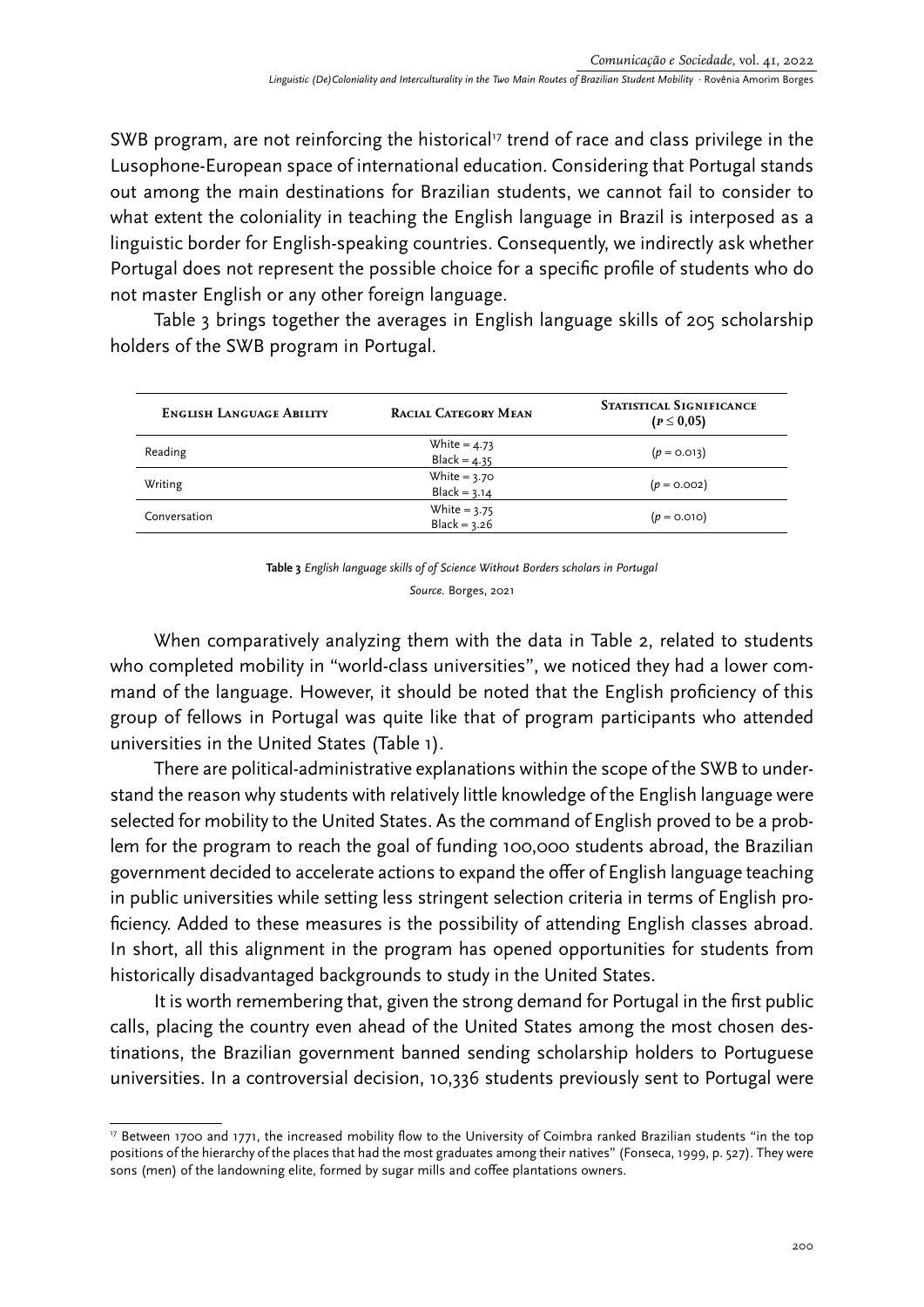relocated to eight non-Portuguese-speaking countries, including the United States, which received 27.6% of scholarship recipients from this group (Borges, 2021, p. 190). The following testimonies from students who transferred from Portugal to the United States illustrate our argument about coloniality in English teaching (Borges & Afonso, 2017, p. 82):

> the language course represents a big step towards acquiring the scholarship because, for example, if you are proficient in English, you can apply for the scholarship in several countries. It was not my case because I was not proficient in any language and had applied for Portugal. (White student, public school graduate)

> In my case, I was relocated to the US because I had applied for a scholarship in Portugal. Thus, if it were not for this relocation of students to other countries, I would not be able to get the scholarship to the USA, as I never had the opportunity to take an English course. (Brown student, public school graduate)

In effect, Brazil granted the United States "a position of evident preference within the framework of the then newly created Science without Borders Program" (Santos & Almeida-Filho, 2012, p. 56), giving it the primacy of moving forward with its "expansionist economic and cultural policy" in the field of international education (Borges, 2015, p. 104). From a critical decolonial perspective, we can interpret the political decision to prioritize and reorient mobility flows to English-speaking countries as a passive insertion of Brazil into the (capitalist) knowledge economy. For Grosfoguel (2008), this dynamic goes by the name of "global coloniality" (p. 126). According to this view, the "post"-colonial world is a myth because constitutive elements of the colonial matrix of power were not extinguished with the end of colonial administrations, like the Eurocentric/Euro-American forms of knowledge. Thus, global coloniality implies considering that countries located in the global south, in the case of Brazil, are kept in "colonial situations" of oppression and exploitation "by dominant ethnic-racial groups" (Grosfoguel, 2008, pp. 126–127).

In the competitive global context of internationalization, universities from different countries have sought to achieve and maintain excellence in scientific research production and teaching, attracting international students counts in the main classification rankings. In this way, student displacements from Brazil to the United States are part of the gears of global coloniality. Furthermore, English, the hegemonic academic language, should also be perceived as representative and a voice for the political-economic power of global coloniality in the space of internationalization. Nevertheless, this coloniality of the English language has been, to some extent, contested in the field of applied linguistics by authors who adopt theoretical/decolonial perspectives of English as a translingual practice (Haus & Albuquerque, 2020).

In the Lusophone-European geopolitical space of the internationalization of higher education, global coloniality shows its hidden face in the sequence of policies and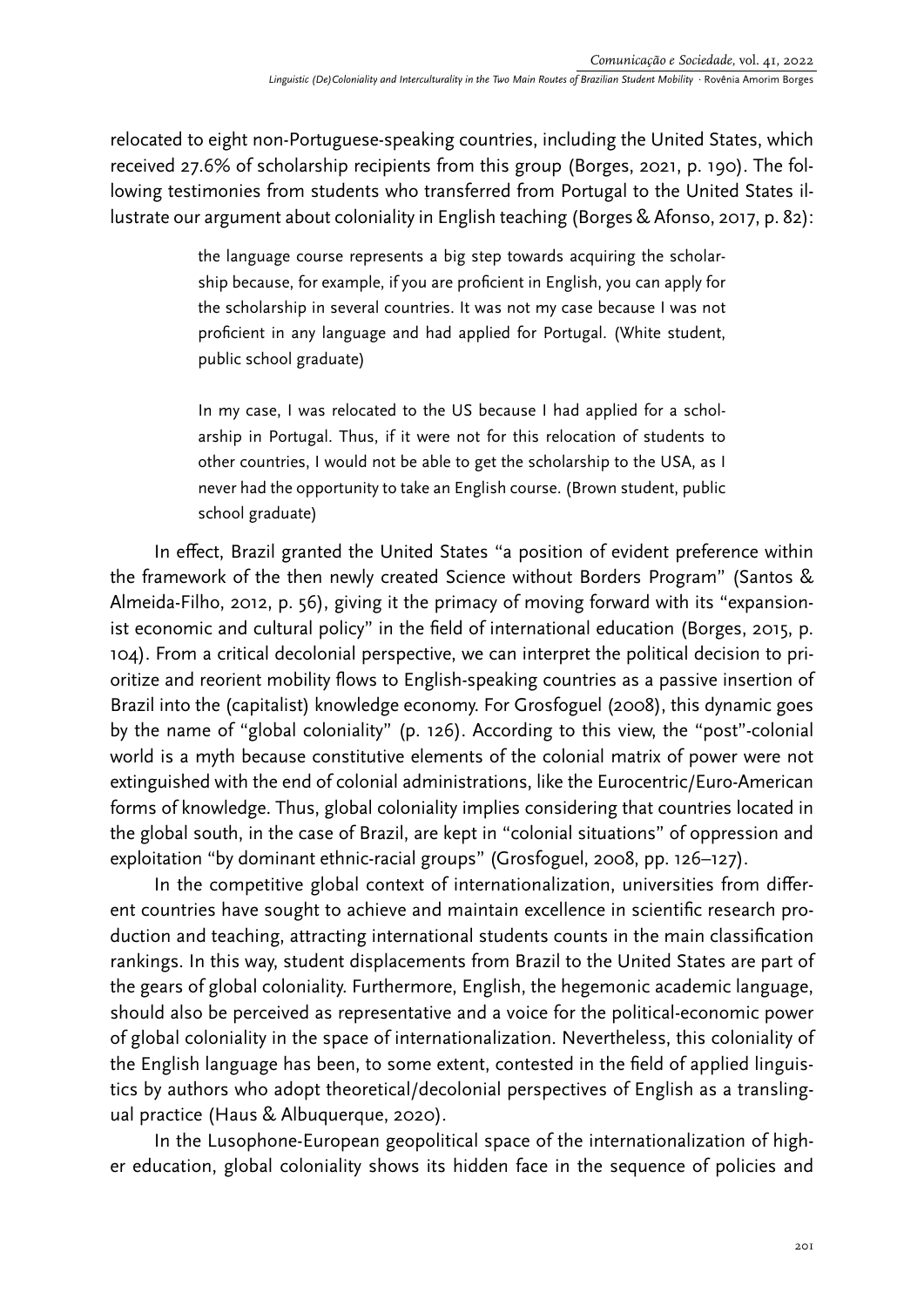strategies that have resulted, in the last decade, in the intensification of student flows from the former colonies, mainly from Brazil (Direção-Geral de Estatísticas da Educação e Ciência, 2019). Recent research results (Borges, 2021), attentive to student flows from Brazil to Portugal since the end of the SWB program in 2016, inform us that those Portuguese institutions are configuring themselves as privileged spaces for White student mobility, composed of students from families with high economic capital. This profile has been characteristic of students who use the national high school exam (ENEM) scores as an entry method. Since 2014, with the regulation of the Estatuto do Estudante Internacional (International Student Statute) by Decree-Law no. 36 (Decreto-Lei n.º 36, 2014), public and private institutions of higher education in Portugal are authorized to create actions to "strengthen the capacity to attract foreign students, through a special competition for access and entry into the undergraduate and integrated master's study cycles" (Preamble, para. 3). The University of Coimbra was the first to sign an agreement with the Ministry of Education (MEC) of Brazil to use ENEM grades. Since then, 51 Portuguese institutions have offered this form of admission (Instituto Nacional de Estudos e Pesquisas Educacionais Anísio Teixeira, 2021).

The MEC has positively reported these agreements and interpreted them as an international appreciation of ENEM. In 2016, as president of the Instituto Nacional de Estudos e Pesquisas Educacionais Anísio Teixeira, Maria Inês Fini, identified as the creator of the exam, said that "it is an honor for Brazil that students can circulate with a Brazilian credential recognized by universities abroad" (Borges, 2021, p. 193). However, the Brazilian government has not shown interest in using ENEM to implement a policy to encourage international mobility, which could benefit students from historically subordinated social groups and unable to pay the tuition fees charged by Portuguese universities.

Therefore, unlike SWB and private or institutional mobility programs that offer scholarships, the student who decides to study in Portugal through ENEM will have to pay the tuition fees of the institutions. On a website, the Instituto Nacional de Estudos e Pesquisas Educacionais Anísio Teixeira, linked to the MEC and responsible for the preparation and application of the ENEM, makes this condition clear by highlighting that "inter-institutional agreements do not involve the transfer of resources and do not provide for student funding by the Brazilian government" (Instituto Nacional de Estudos e Pesquisas Educacionais Anísio Teixeira, 2016, para. 7). It should be noted that, even in mobility programs that result from bilateral institutional agreements with fee and tuition waivers, students will have to pay expenses such as food and accommodation.

Although affirmative action policies in Brazil have contributed to "the current situation of massification and expansion of educational opportunities to new audiences" (Nogueira, 2017, p. 233), studying abroad is still a privilege of race and social class. Even in the case of Portugal, where language is not a barrier, attending a higher education course in one of its institutions is a financial issue that requires budget planning, as reported by a 26-year-old White student from a low-income rural family in the South of Brazil, who had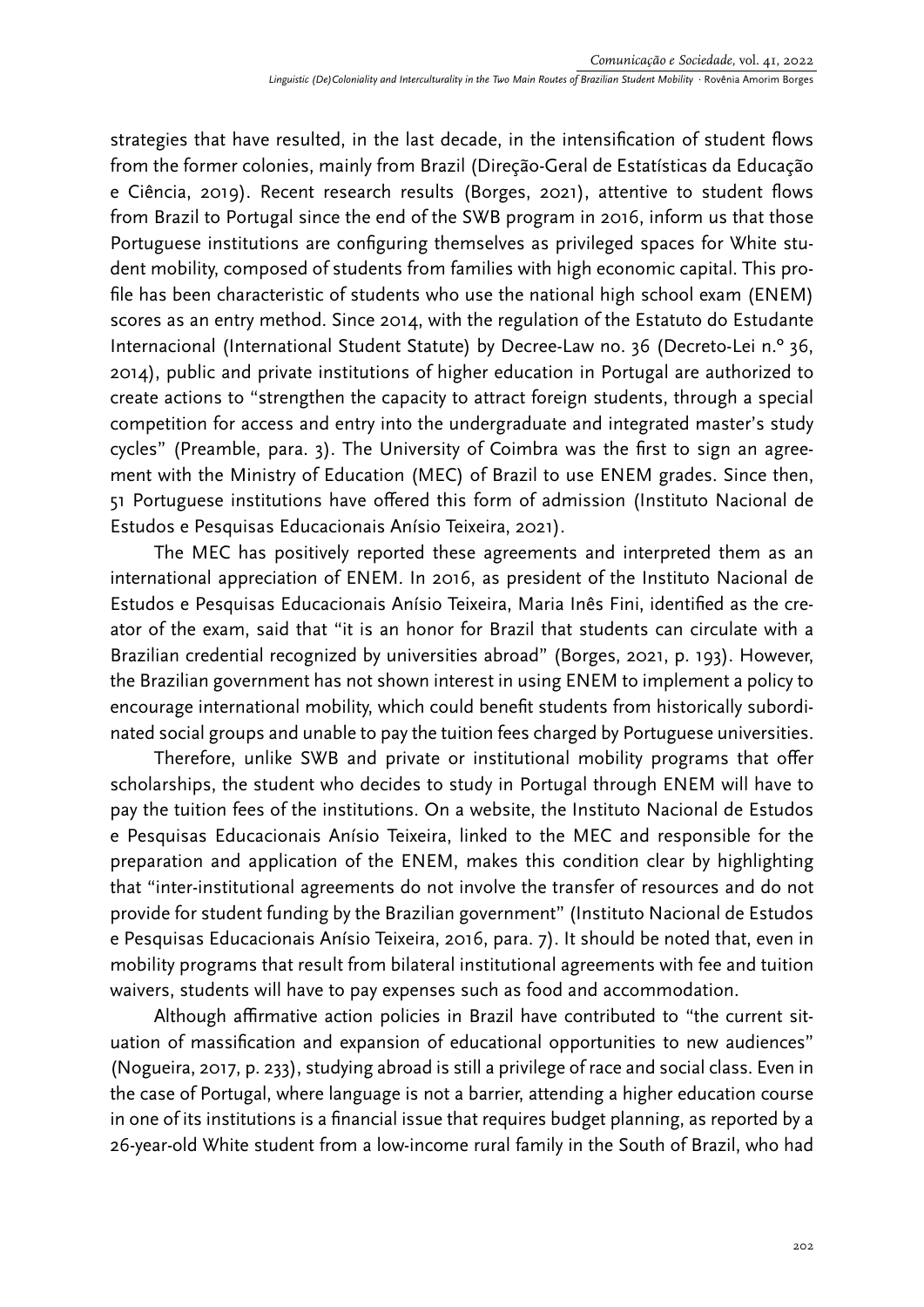to save part of her salary as an English teacher for almost 3 years, to accomplish her goal to study for 5 months in Portugal: "society only works effectively for those who can pay, and it makes no sense. It's totally wrong, it's not fair" (Borges, 2021, p. 224).

Based on a sample of 94 students who enrolled in Portuguese higher education institutions through ENEM, Table 4 below shows that the level of proficiency in English is higher in the group of those who self-identified as White.

| <b>ENGLISH LANGUAGE ABILITY</b> | <b>RACIAL CATEGORY MEAN</b>      | <b>STATISTICAL SIGNIFICANCE</b><br>$(p \le 0.05)$ |
|---------------------------------|----------------------------------|---------------------------------------------------|
| Reading                         | White = $5.28$<br>Black = $4.38$ | $(p = 0.001)$                                     |
| Writing                         | White = $4.69$<br>$Black = 3.81$ | $(p = 0.006)$                                     |
| Conversation                    | White = $4.86$<br>$Black = 3.81$ | $(p = 0.001)$                                     |

**Table 4** *English language skills of national high school exam students in Portugal Source.* Borges, 2021

However, in a comparative analysis with SWB scholarship holders (see Table 3), students who enroll in Portuguese universities through ENEM tend to be more proficient in English, regardless of racial identity. Therefore, in the context of student mobility to Portugal, 2 centuries after the end of colonialism in Brazil, we see the interface of coloniality of power in reverberations of linguistic racism and educational disparities, unveiled by the intersectionality of race and English proficiency. We are faced, therefore, with a complex question on which we had already reflected before:

> thus, if, on the one hand, the Portuguese language is subordinate in the dynamics of the hegemonic globalization of education, on the other hand, it stands as a counter-hegemonic option for socially disadvantaged groups of students who are visible on international mobility routes. (Borges & Afonso, 2018, p. 69)

## **5. Final Considerations**

... The ellipsis we used to initiate this paragraph should be interpreted less as a sign of disobedience in writing and more as an emphasis for the last reflection. The three-point graphic sequence imprints the sense of movement, strangeness, and critical thinking. With this, we want to emphasize that in the decision/action of moving from Brazil to study in another country, students from different racial identities and socioeconomic contexts see an increased possibility of conquering, from cultural (mis) encounters, a decolonial awakening. Thus, the experience of linguistic racism reported and critically reflected by some students in Portugal who, as we have seen, is part of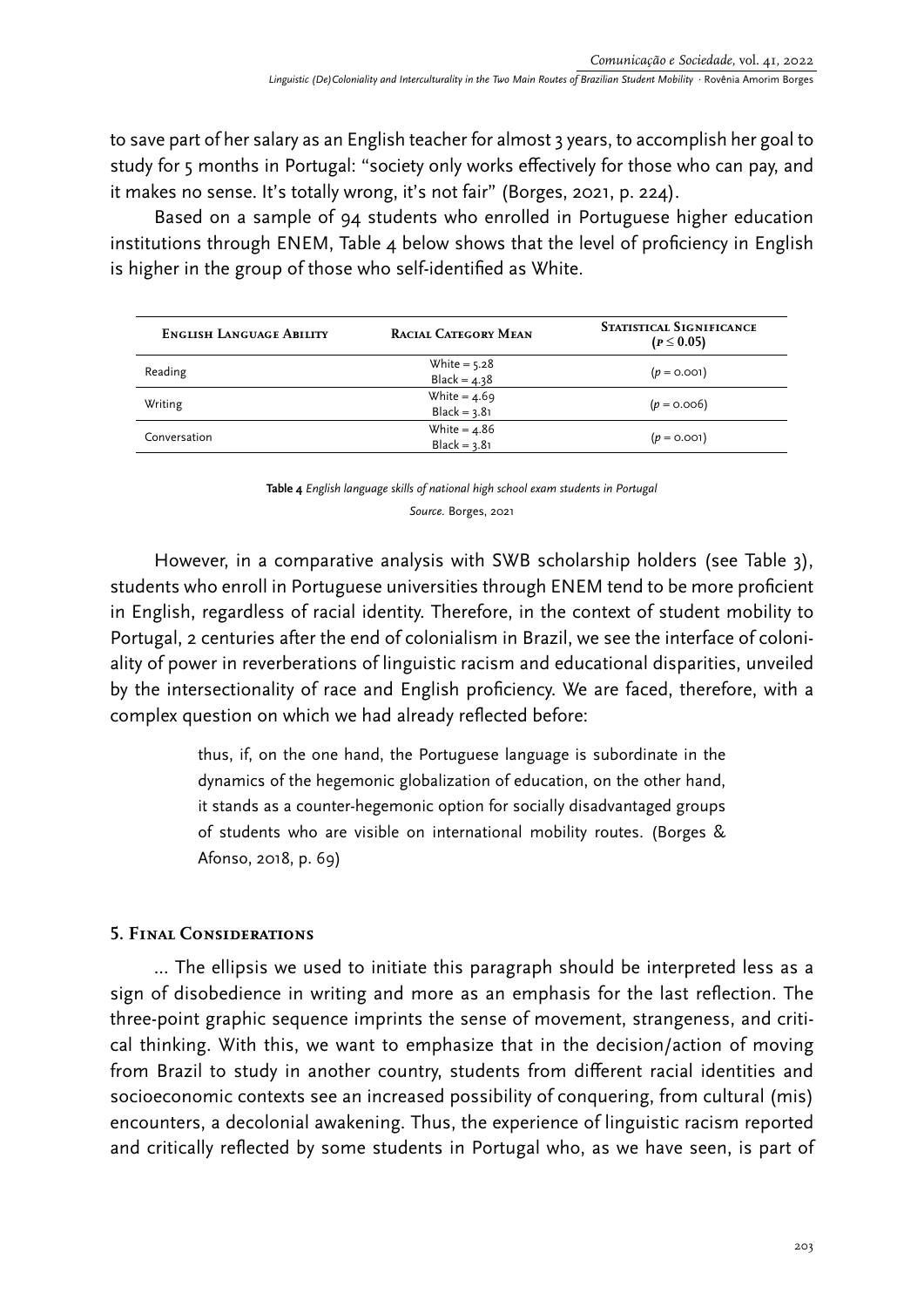the historical process of the coloniality of the Portuguese language potentiates new or deeper ways of thinking. In this sense, student mobility in its intercultural dimension has the power to denounce, transform, and liberate, contributing to the decoloniality of both the minds in intellectual formation and of practices and policies in education that promote and reproduce inequalities and discrimination. Finally, the results we present, based on data collected during two sequential academic investigations (Borges, 2015, 2021), followed the objective of making visible the interrelationships of English language teaching with the coloniality of power and inequalities in the two main internationalization routes taken by students from Brazil: The United States and Portugal.

### **Translation: Fernanda Moreira Ferreira**

#### **Acknowledgments**

This work was supported by GEPPHERG/FE/UnB - Group of Studies and Research in Public Policies, History, Education of Racial and Gender Relations, Faculty of Education, University of Brasília, and funding from CIEd - Center for Research in Education, Instituto of Education, University of Minho, projects UIDB/01661/2020 and UIDP/01661/2020, through national funds from FCT/MCTES-PT.

### **References**

- Amorim, J. (2021, June 21). Recorde de alunos estrangeiros no ensino superior. *Jornal de Notícias*. [https://www.jn.pt/nacional/recorde-de-alunos-estrangeiros-no-ensino-superior-13856409.](https://www.jn.pt/nacional/recorde-de-alunos-estrangeiros-no-ensino-superior-13856409.html?target=conteudo_fechado) [html?target=conteudo\\_fechado](https://www.jn.pt/nacional/recorde-de-alunos-estrangeiros-no-ensino-superior-13856409.html?target=conteudo_fechado)
- Borges, R. A. (2015). *A interseccionalidade de gênero, raça e classe no Programa Ciência sem Fronteiras: Um estudo sobre estudantes brasileiros com destino aos EUA* [Master's thesis, Universidade de Brasília]. Repositório Institucional da Universidade de Brasília. https://doi.org/10.26512/2015.12.D.20443
- Borges, R. A. (2018). *Do Brasil aos Estados Unidos: A Barreira do inglês na mobilidade de estudantes. Um estudo sobre identidades e desigualdades refletidas no Programa Ciência sem Fronteiras.* Novas Edições Acadêmicas.
- Borges, R. A. (2021). *Estudantes brasileiros no ensino superior em Portugal: O despertar descolonial na experiência da mobilidade internacional* [Doctoral dissertation, Universidade do Minho]. Repositório Institucional da Universidade do Minho.<http://hdl.handle.net/1822/73635>
- Borges, R. A., & Afonso, A. J. (2017). Brasil e Portugal: A mobilidade estudantil no espaço da internacionalização. In G. S. Carvalho & M. d. Dionísio (Eds.), *II ENJIE - Encontro Nacional de Jovens Investigadores em Educação* (pp. 79–84). Instituto de Educação/Universidade do Minho.
- Borges, R. A., & Afonso, A. J. (2018). Why subaltern language? Yes, we speak Portuguese! Para uma crítica da colonialidade da língua na mobilidade estudantil internacional. *Comunicação e Sociedade, 34*, 59–72. [https://doi.org/10.17231/comsoc.34\(2018\).2935](https://doi.org/10.17231/comsoc.34(2018).2935)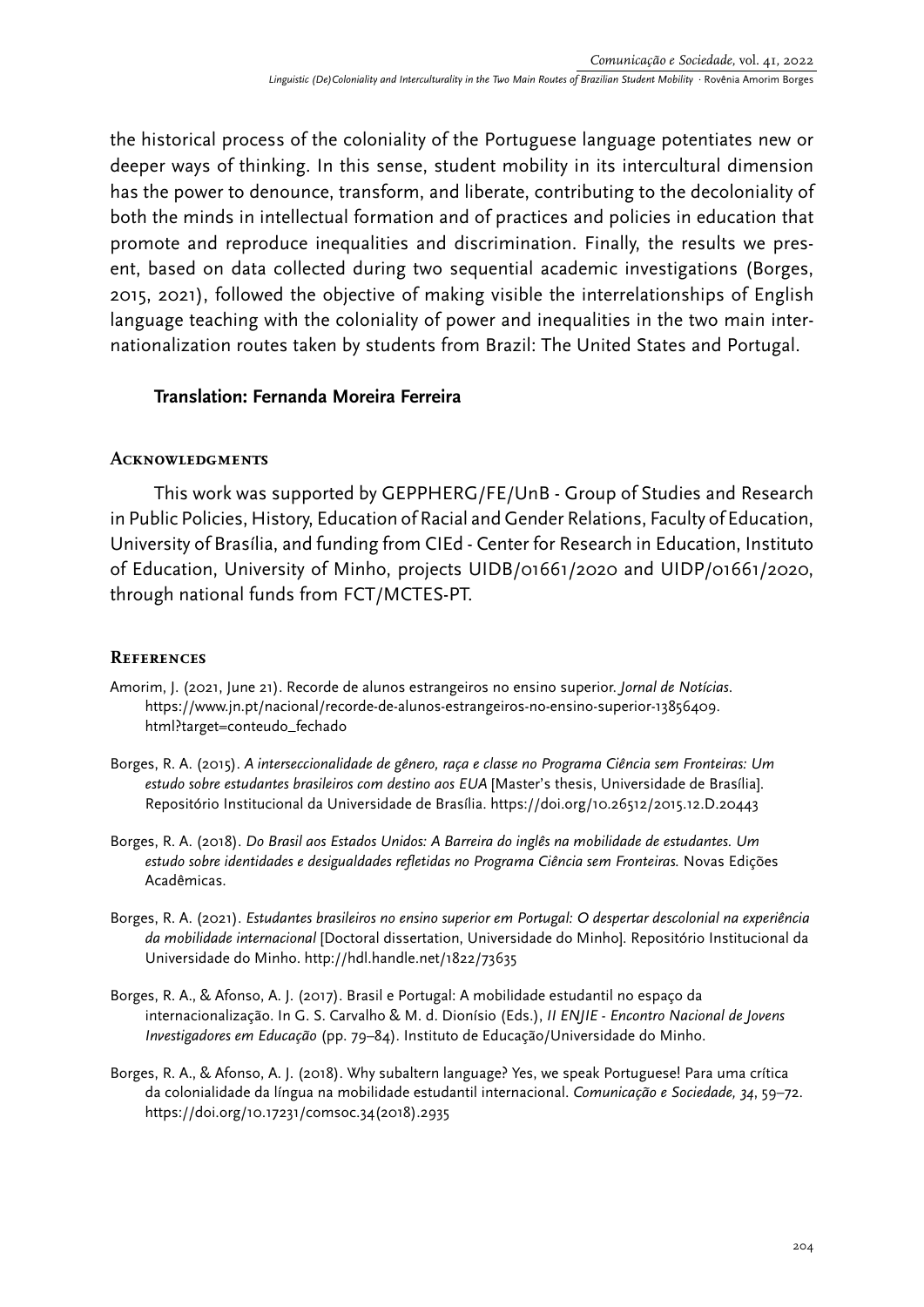- Borges, R. A., & Garcia-Filice, R. C. (2016). A língua inglesa no Programa Ciência sem Fronteiras: Paradoxos na política de internacionalização. *Interfaces Brasil/Canadá, 16*(1), 72–101. https://doi.org/10.15210/ interfaces.v16i1.7516
- Decreto-Lei n.º 36, Diário da República n.º 48/2014, Série I de 2014-03-10 (2014). [https://dre.pt/dre/detalhe/](https://dre.pt/dre/detalhe/decreto-lei/36-2014-572431) [decreto-lei/36-2014-572431](https://dre.pt/dre/detalhe/decreto-lei/36-2014-572431)
- De Wit, H., & Altbach, P. G. (2021). Internationalization in higher education: Global trends and recommendations for its future. *Policy Reviews in Higher Education, 5*(1), 28–46. [https://doi.org/10.1080/](https://doi.org/10.1080/23322969.2020.1820898) [23322969.2020.1820898](https://doi.org/10.1080/23322969.2020.1820898)
- Direção-Geral de Estatísticas da Educação e Ciência. (2019). *Perfil do aluno 2017/2018.* [https://www.dgeec.](https://www.dgeec.mec.pt/np4/97/%7B$clientServletPath%7D/?newsId=147&fileName=DGEEC_DSEE_2019_PERFIL_DO_ALUNO_1718.pdf) [mec.pt/np4/97/%7B\\$clientServletPath%7D/?newsId=147&fileName=DGEEC\\_DSEE\\_2019\\_PERFIL\\_](https://www.dgeec.mec.pt/np4/97/%7B$clientServletPath%7D/?newsId=147&fileName=DGEEC_DSEE_2019_PERFIL_DO_ALUNO_1718.pdf) [DO\\_ALUNO\\_1718.pdf](https://www.dgeec.mec.pt/np4/97/%7B$clientServletPath%7D/?newsId=147&fileName=DGEEC_DSEE_2019_PERFIL_DO_ALUNO_1718.pdf)

Diretório dos Índios. (1758). [https://www.nacaomestica.org/diretorio\\_dos\\_indios.htm](https://www.nacaomestica.org/diretorio_dos_indios.htm)

- Durães, M. (2021, May 5). Os brasileiros "têm meia língua portuguesa"? Quando as palavras são motivo de discriminação. *Público.* [https://www.publico.pt/2021/05/05/p3/noticia/](https://www.publico.pt/2021/05/05/p3/noticia/brasileiros-meia-lingua-portuguesa-palavras-sao-motivo-discriminacao-1961161) [brasileiros-meia-lingua-portuguesa-palavras-sao-motivo-discriminacao-1961161](https://www.publico.pt/2021/05/05/p3/noticia/brasileiros-meia-lingua-portuguesa-palavras-sao-motivo-discriminacao-1961161)
- Fino, C. A. (2019). *Raízes do estranhamento: A (in)comunicação Portugal-Brasil* [Doctoral dissertation,, Universidade do Minho]. RepositóriUM.<http://hdl.handle.net/1822/61810>
- Fonseca, F. T. (1999). Scientiae thesaurus mirabilis: Estudantes de origem brasileira na Universidade de Coimbra (1601-1850). *Revista Portuguesa de História, 2*(33), 527–559. [https://doi.](https://doi.org/10.14195/0870-4147_33-2_5) [org/10.14195/0870-4147\\_33-2\\_5](https://doi.org/10.14195/0870-4147_33-2_5)
- Forattini, O. P. (1997). A língua franca da ciência. *Revista da Saúde Pública, 31*(1), 3–8. https://doi.org/[10.1590/](https://uminho365-my.sharepoint.com/personal/id6427_uminho_pt/Documents/Artigos%20produzidos%202021/10.1590/S0034-89101997000100002) [S0034-89101997000100002](https://uminho365-my.sharepoint.com/personal/id6427_uminho_pt/Documents/Artigos%20produzidos%202021/10.1590/S0034-89101997000100002)
- Gonzalez, L. (2020). A categoria político-cultural de amefricanidade. In F. Rios & M. Lima (Eds.), *Por um feminismo afro-latino-americano*: *Ensaios, intervenções e diálogos* (pp. 127–138). Zahar.
- Grosfoguel, R. (2008). Para descolonizar os estudos de economia política e os estudos pós-coloniais: Transmodernidade, pensamento de fronteira e colonialidade global. *Revista Crítica de Ciências Sociais, 80*, 115–147. <https://doi.org/10.4000/rccs.697>
- Grosfoguel, R. (2016a). Caos sistémico, crisis civilizatoria y proyectos descoloniales: Pensar más allá del proceso civilizatorio de la modernidad/colonialidad. *Tabula Rasa, 25*, 153–174. [https://doi.](https://doi.org/10.25058/20112742.79) [org/10.25058/20112742.79](https://doi.org/10.25058/20112742.79)
- Grosfoguel, R. (2016b). What is racism? *Journal of World-Systems Research, 22*(1), 9–15. [https://doi.](https://doi.org/10.5195/jwsr.2016.609) [org/10.5195/jwsr.2016.609](https://doi.org/10.5195/jwsr.2016.609)
- Grosfoguel, R., Oso, L., & Christou, A. (2015). 'Racism', intersectionality and migration studies: Framing some theoretical reflections. *Identities, 22*(6), 635–652. <https://doi.org/10.1080/1070289X.2014.950974>
- Haus, C., & Albuquerque, M. L. (2020). Decolonialidade e inglês como língua franca: Diálogos com professores brasileiros. *Cadernos do Instituto de Letras*, (61), 181–208. [https://doi.](https://doi.org/10.22456/2236-6385.103202) [org/10.22456/2236-6385.103202](https://doi.org/10.22456/2236-6385.103202)
- Institute of International Education. (2021). *The open doors 2021 annual data release. 2021 fact sheet: Brazil* [Fact sheet]*.* [https://opendoorsdata.org/fact\\_sheets/brazil/](https://opendoorsdata.org/fact_sheets/brazil/)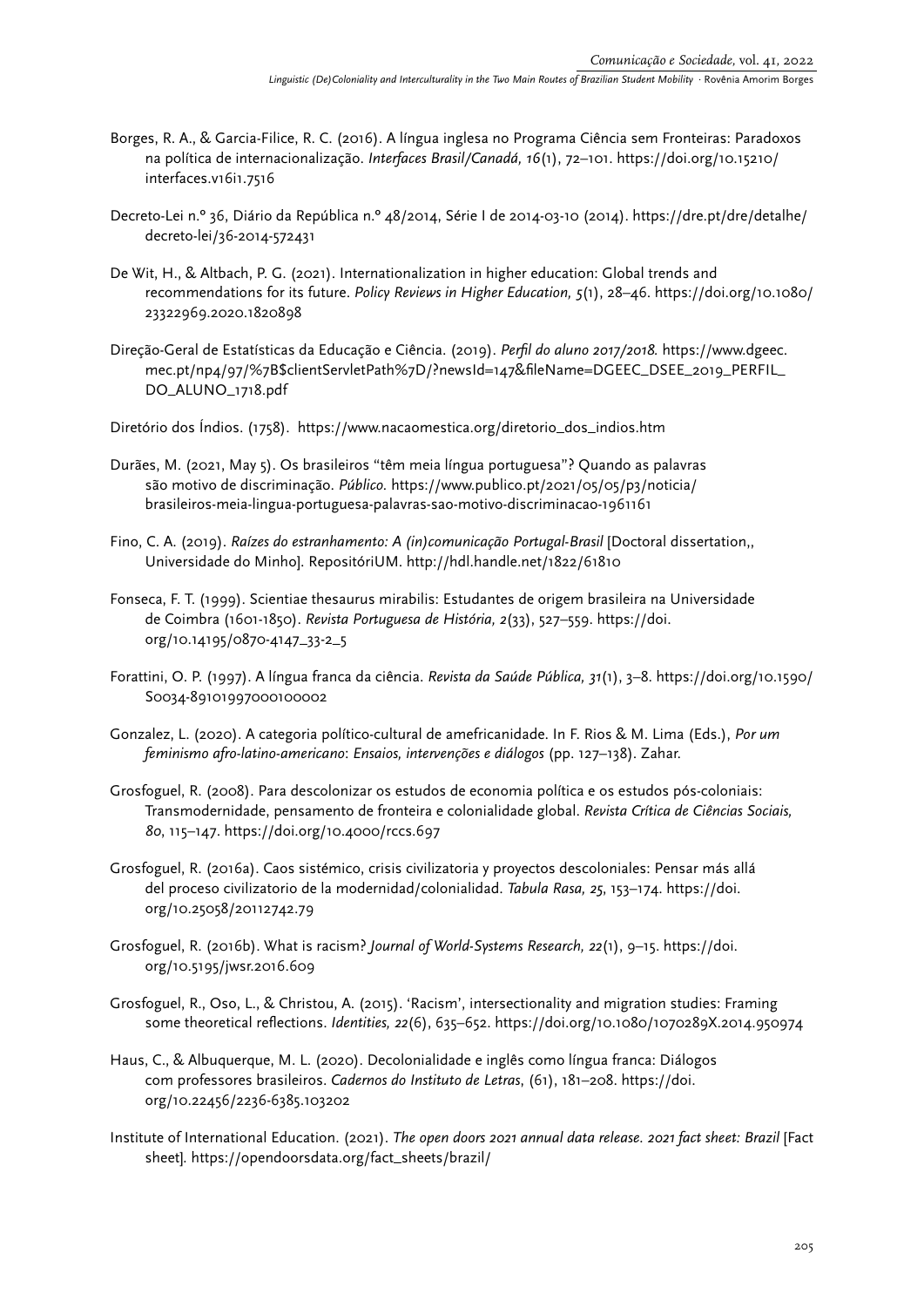- Instituto Nacional de Estudos e Pesquisas Educacionais Anísio Teixeira. (2016). *Enem em Portugal. Utilização de dados estudantis do Enem para acesso a IES em Portugal*. [http://inep.gov.br/artigo/-/asset\\_publisher/](http://inep.gov.br/artigo/-/asset_publisher/B4AQV9zFY7Bv/content/enem-em-portugal/21206) [B4AQV9zFY7Bv/content/enem-em-portugal/21206](http://inep.gov.br/artigo/-/asset_publisher/B4AQV9zFY7Bv/content/enem-em-portugal/21206)
- Instituto Nacional de Estudos e Pesquisas Educacionais Anísio Teixeira. (2021, October 19). *Enem Portugal.* [https://www.gov.br/inep/pt-br/areas-de-atuacao/avaliacao-e-exames-educacionais/enem/](https://www.gov.br/inep/pt-br/areas-de-atuacao/avaliacao-e-exames-educacionais/enem/enem-portugal) [enem-portugal](https://www.gov.br/inep/pt-br/areas-de-atuacao/avaliacao-e-exames-educacionais/enem/enem-portugal)
- Iorio, J. C., & Fonseca, M. L. (2018). Estudantes brasileiros no ensino superior português: Construção do projeto migratório e intenções de mobilidade futura. *Finisterra, 53*(109), 3–20[. https://doi.org/10.18055/](https://doi.org/10.18055/Finis14556) [Finis14556](https://doi.org/10.18055/Finis14556)
- Kim, T. (2009). Transnational academic mobility, internationalization and interculturality in higher education. *Intercultural Education, 20*(5), 395–405.<https://doi.org/10.1080/14675980903371241>
- Knight, J. (2003). Updating the definition of internationalization. *International Higher Education*, (33), 2–3. <https://doi.org/10.6017/ihe.2003.33.7391>
- Larson, J. (2018). Other voices: Authors' literary-academic presence and publication in the discursive world system. *Discourse: Studies in the Cultural Politics of Education, 39*(4), 521–535. [https://doi.org/10.1080/01](https://doi.org/10.1080/01596306.2016.1278357) [596306.2016.1278357](https://doi.org/10.1080/01596306.2016.1278357)
- Lei n.º 9.394, de 20 de dezembro de 1996, Diário Oficial § 1 (1996). <https://legis.senado.leg.br/norma/551270>
- Lei n.º 11.645, de 10 de março de 2008, Diário Oficial da União § 1 (2008). [https://www.planalto.gov.br/](https://www.planalto.gov.br/ccivil_03/_ato2007-2010/2008/lei/l11645.htm) [ccivil\\_03/\\_ato2007-2010/2008/lei/l11645.htm](https://www.planalto.gov.br/ccivil_03/_ato2007-2010/2008/lei/l11645.htm)
- Lei n.º 13.415, de 16 de fevereiro de 2017, Diário Oficial da União § 1 (2017). [http://www.planalto.gov.br/](http://www.planalto.gov.br/ccivil_03/_ato2015-2018/2017/Lei/L13415.htm) [ccivil\\_03/\\_ato2015-2018/2017/Lei/L13415.htm](http://www.planalto.gov.br/ccivil_03/_ato2015-2018/2017/Lei/L13415.htm)
- Lutz, H. (2015). Intersectionality as method. *DiGeSt Journal of Diversity and Gender Studies, 2*(1–2), 39–44. <https://doi.org/10.11116/jdivegendstud.2.1-2.0039>
- Mariani, B. (2004). *Colonização linguística.* Pontes.
- Mata, I. (2019). Epistemologias do "colonial" e da descolonização linguística: Uma reflexão a partir da África. *Gragoatá*, *24*(48), 208–226.<https://periodicos.uff.br/gragoata/article/view/33627/19614>
- Melo, L. A., & Mira, A. P. (2021). O pretuguês em sala de aula: Racismo linguístico e as práticas pedagógicas da(o) docente de língua portuguesa. *Inter-Ação, 46*(3), 1395–1412. https://doi.org/10.5216/ ia.v46i3.67796
- Mignolo, W. D. (2003). Os esplendores e as misérias da "ciência": Colonialidade, geopolítica do conhecimento e pluri-versalidade epistémica. In B. S. Santos (Ed.), *Conhecimento prudente para uma vida decente* (pp. 631–671). Edições Afrontamento.
- Mignolo, W. D. (2017). Colonialidade: O lado mais escuro da modernidade. *Revista Brasileira de Ciências Sociais*, *32*(94), 1–18. <https://doi.org/10.17666/329402/2017>
- Museu do Índio. (n.d.). *Línguas indígenas*. Retrieved March 18, 2022, from [http://prodoclin.museudoindio.](http://prodoclin.museudoindio.gov.br/index.php/conheca-as-linguas-indigenas-no-brasil) [gov.br/index.php/conheca-as-linguas-indigenas-no-brasil](http://prodoclin.museudoindio.gov.br/index.php/conheca-as-linguas-indigenas-no-brasil)

Nascimento, G. (2019). *Racismo linguístico: Os subterrâneos da linguagem e do racismo.* Letramento.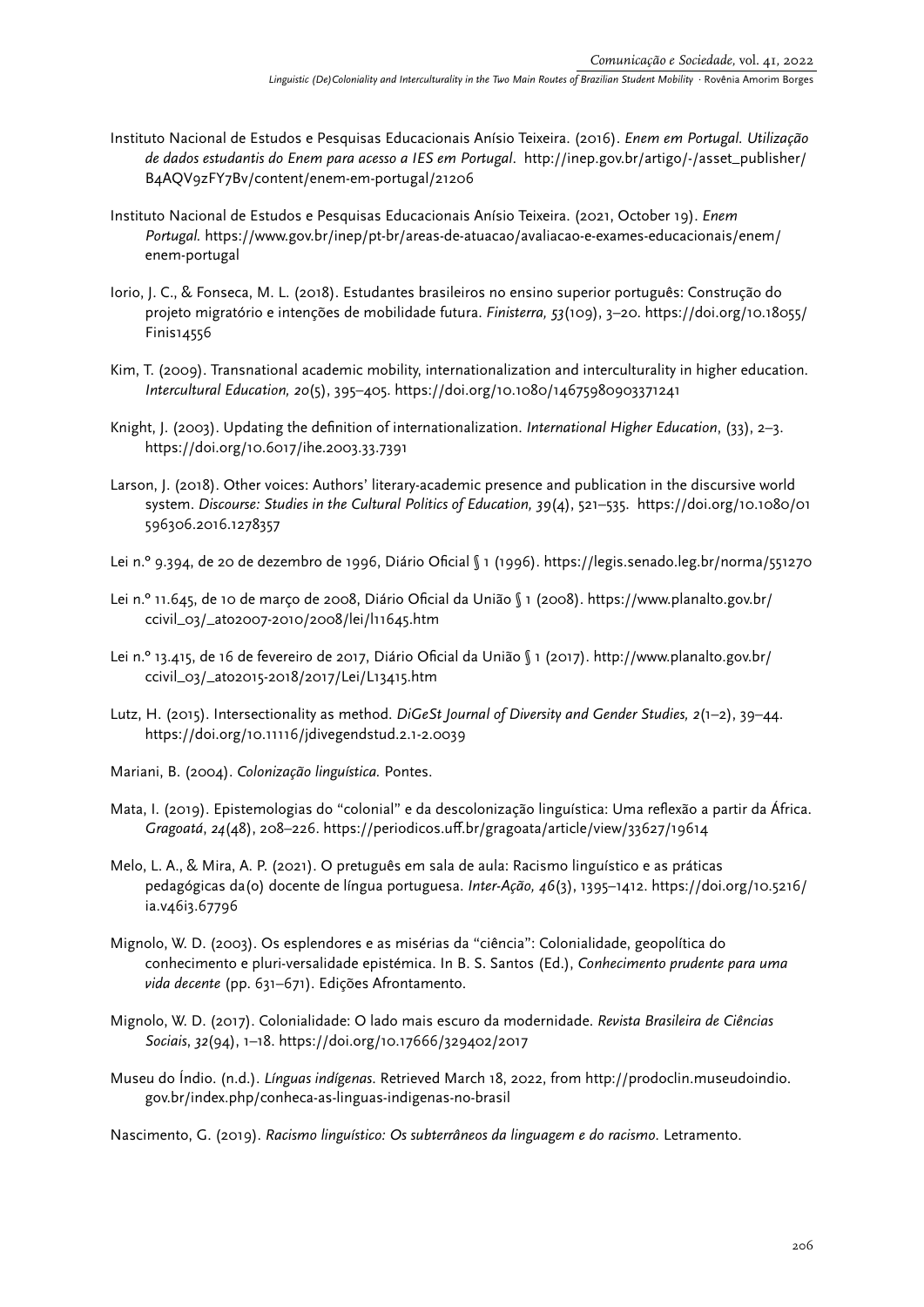- Nogueira, M. A. (2017). Quando a meritocracia se vê ameaçada, o que ocorre com os padrões (históricos) da excelência escolar? In L. L. Torres & J. A. Palhares (Eds.), *A excelência académica na escola pública portuguesa* (pp. 228–235). Fundação Manoel Leão.
- Organisation for Economic Cooperation and Development. (2019). *Education at a glance 2019. OECD Indicators.* <https://doi.org/10.1787/f8d7880d-en>
- Quijano, A. (2014). Colonialidad del poder y classificación social. In D. A. Clímaco (Ed.), *Cuestiones y horizontes*: *De la dependencia histórico-estructural a la colonialidad/descolonialidad del poder* (pp. 285–327). CLACSO. http://biblioteca.clacso.edu.ar/clacso/se/20140424014720/Cuestionesyhorizontes.pdf
- Rodrigues, A. D. (1986). *Línguas brasileiras: Para o conhecimento das línguas indígenas.* Edições Loyola.
- Roldão, C. (2019). Os afrodescendentes no sistema educativo português: Racismo institucional e continuidades coloniais. In A. R. Oliva, M. N. Chaves, R. C. Garcia-Filice, & W. F. Nascimento (Eds.), *Tecendo redes antirracistas: Áfricas, Brasis, Portugal* (pp. 163–185). Autêntica.
- Santos, F. S., & Almeida-Filho, N. de. (2012). *A quarta missão da universidade: Internacionalização universitária na sociedade do conhecimento.* Editora Universidade de Brasília; Imprensa da Universidade de Coimbra.
- Secretaria de Educação Fundamental. (1998). *Parâmetros curriculares nacionais: Terceiro e quarto ciclos do ensino fundamental: Língua estrangeira.* Ministério da Educação e do Desporto. [http://portal.mec.gov.br/](http://portal.mec.gov.br/seb/arquivos/pdf/pcn_estrangeira.pdf) [seb/arquivos/pdf/pcn\\_estrangeira.pdf](http://portal.mec.gov.br/seb/arquivos/pdf/pcn_estrangeira.pdf)
- Spears, E. (2014). O valor de um intercâmbio: Mobilidade estudantil brasileira, bilateralismo & internacionalização da educação. *Revista Eletrônica de Educação, 9*(1)*,* 151–163. [https://doi.](https://doi.org/10.14244/198271991026) [org/10.14244/198271991026](https://doi.org/10.14244/198271991026)
- UNESCO Institute of Statistics. (n.d.). *Global flow of tertiary-level students*. Retrieved February 27, 2020, from <http://uis.unesco.org/en/uis-student-flow>
- Universidade Estadual de Campinas. (n.d.). *Política de línguas*. Enciclopédia das Línguas no Brasil. Retrieved March 18, 2022, from [https://www.labeurb.unicamp.br/elb/portugues/lingua\\_oficial.htm](https://www.labeurb.unicamp.br/elb/portugues/lingua_oficial.htm)
- Venâncio, F. (2022). *O português à descoberta do brasileiro*. Guerra e Paz.
- Windle, J., & Nogueira, M. A. (2015). The role of internationalisation in the schooling of Brazilian elites: Distinctions between two class fractions. *British Journal of Sociology of Education, 36*(1), 174–192. [https://](https://doi.org/10.1080/01425692.2014.967841) [doi.org/10.1080/01425692.2014.967841](https://doi.org/10.1080/01425692.2014.967841)

#### **Biographic Note**

Rovênia Amorim Borges is a journalist and a PhD in education sciences, specializing in sociology of education and educational policy (University of Minho). She is a member of the Group of Studies and Research in Public Policy, History, Education of Racial and Gender Relations of the Graduate Program in Education of the Faculty of Education of the University of Brasília. She is interested in the internationalization of higher education, emphasizing student mobility. She has adopted the methodological approach to the intersectionality of gender, race, and class from the critical perspective of coloniality/decoloniality.